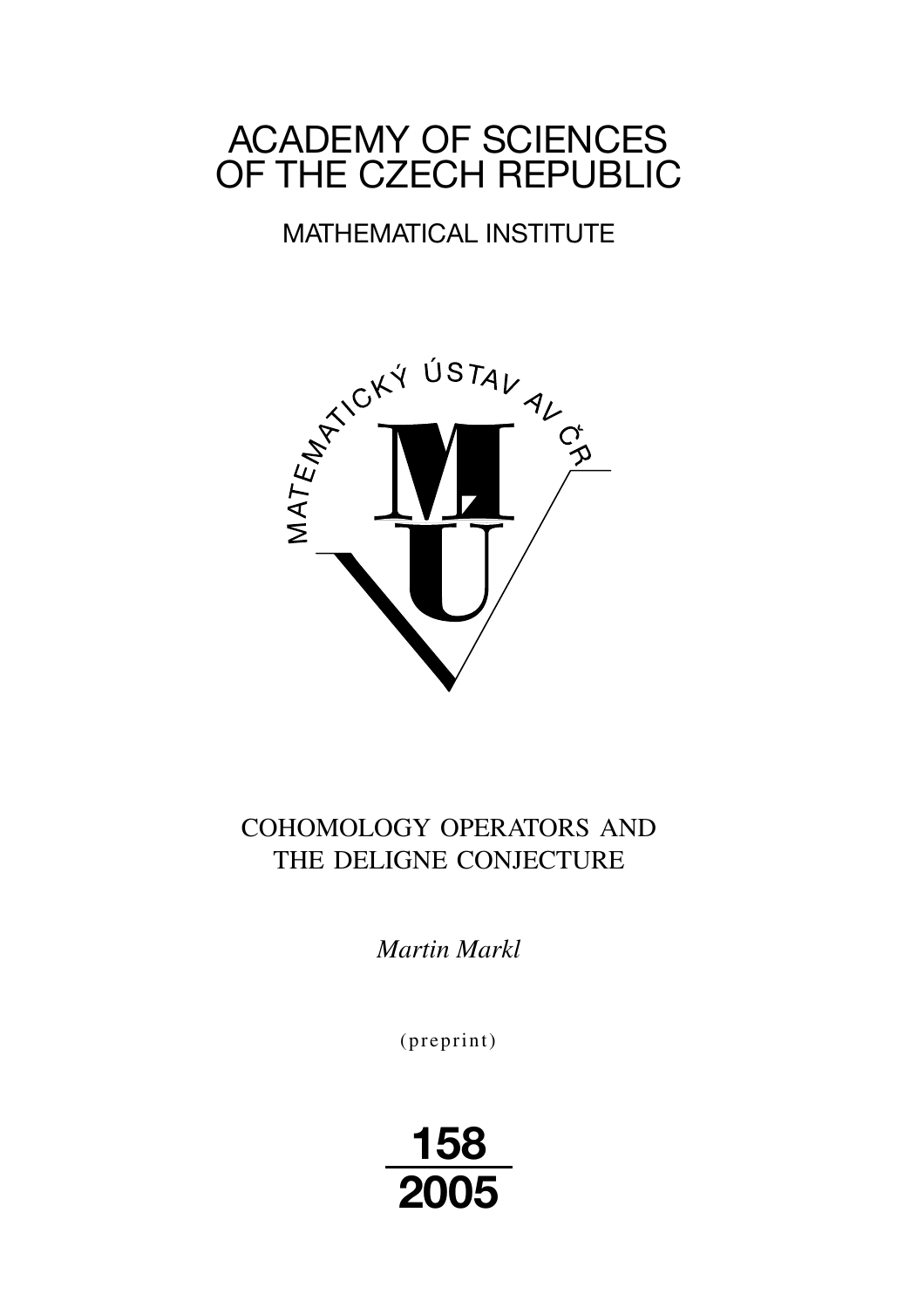#### COHOMOLOGY OPERATIONS AND THE DELIGNE CONJECTURE

#### MARTIN MARKL

Abstract. The aim of this note, which raises more questions than it answers, is to study natural operations acting on the cohomology of various types of algebras. It contains a lot of very surprising partial results and examples.

#### **INTRODUCTION**

In this note, all algebraic objects will be defined over a fixed field k of characteristic zero. An *algebra* means an algebra over a quadratic Koszul operad  $\mathcal{P}$  [26, II.3.3]. This generality covers all "reasonable" algebras – associative, Lie, commutative associative, Poisson, Gerstenhaber, Leibniz, &c.

By the *cohomology* of a  $\mathcal{P}$ -algebra A we mean the operadic cohomology  $H_{\mathcal{P}}^{*}(A; A)$  of A with coefficients in itself [26, II.3.100], defined as the cohomology of the cochain complex  $C^*_{\mathcal{P}}(A; A)$  =  $(C^*_\mathcal{P}(A; A), d_\mathcal{P})$  recalled in A.6 of the appendix to this note. The complex  $C^*_\mathcal{P}(A; A)$  generalizes the "standard constructions" and  $H^*_{\mathcal{P}}(A;A)$  the "classical" cohomology (Hochschild for associative algebras, Chevalley-Eilenberg for Lie algebras, Harrison for associative commutative algebras, &c.) In general,  $H^*_\mathcal{P}(A;A)$  agrees with the triple cohomology [8, Proposition 8.6] and governs deformations of A in the category of P-algebras.

By a natural operation we mean a multilinear operation on  $H^*_{\mathcal{P}}(A;A)$  induced by a natural multilinear cochain operation on  $C^*_{\mathcal{P}}(A;A)$ . Naturality means being defined using data that do not depend on a concrete algebra A only. An example is the classical cup product  $f, g \mapsto f \cup g$ of Hochschild cochains, resp. the induced graded commutative associative multiplication on the Hochschild cohomology of associative algebras [9]. Our definition excludes some operations that are also "natural" in some sense, such as the degree zero unary operation defined as the projection  $\pi_n: H^*_\mathcal{P}(A; A) \to H^n_\mathcal{P}(A; A), n \geq 0$ , because this operation is not induced by any natural cochain map. A precise definition of natural operations is given in Section 7. Our aim is to *describe the* homotopy type of the dg operad  $\mathcal{B}_{\mathcal{P}} = {\mathcal{B}_{\mathcal{P}}(n)}_{n>0}$  of all these natural operations, see Problem 1 and its baby version Problem 20. The reward would be an ultimate understanding of the structure of the cohomology of a given type of algebras.

Our original hope was that the homotopy type of  $\mathcal{B}_{\mathcal{P}}$  would be that of another Koszul quadratic operad  $\mathcal{Q}_{\mathcal{P}}$  determined by  $\mathcal P$  in an explicit and simple manner. Examples we had the in mind were  $\mathcal{P} = \mathcal{A}$ ss for which probably  $\mathcal{Q}_{\mathcal{P}} = \mathcal{G}er$ , the operad for Gerstenhaber algebras, and  $\mathcal{P} = \mathcal{L}ie$ for which probably  $\mathcal{Q}_{\mathcal{P}} = \mathcal{L}ie$ , the operad for Lie algebras. Calculations presented in this note however show that the homotopy type of  $\mathcal{B}_{\mathcal{P}}$  is in general more complicated, therefore the property

Date: June 10, 2005.

<sup>2000</sup> Mathematics Subject Classification. 55S25, 18D50.

The author was supported by the grant GA  $CR$  201/05/2117 and by the Academy of Sciences of the Czech Republic, Institutional Research Plan No. AV0Z10190503.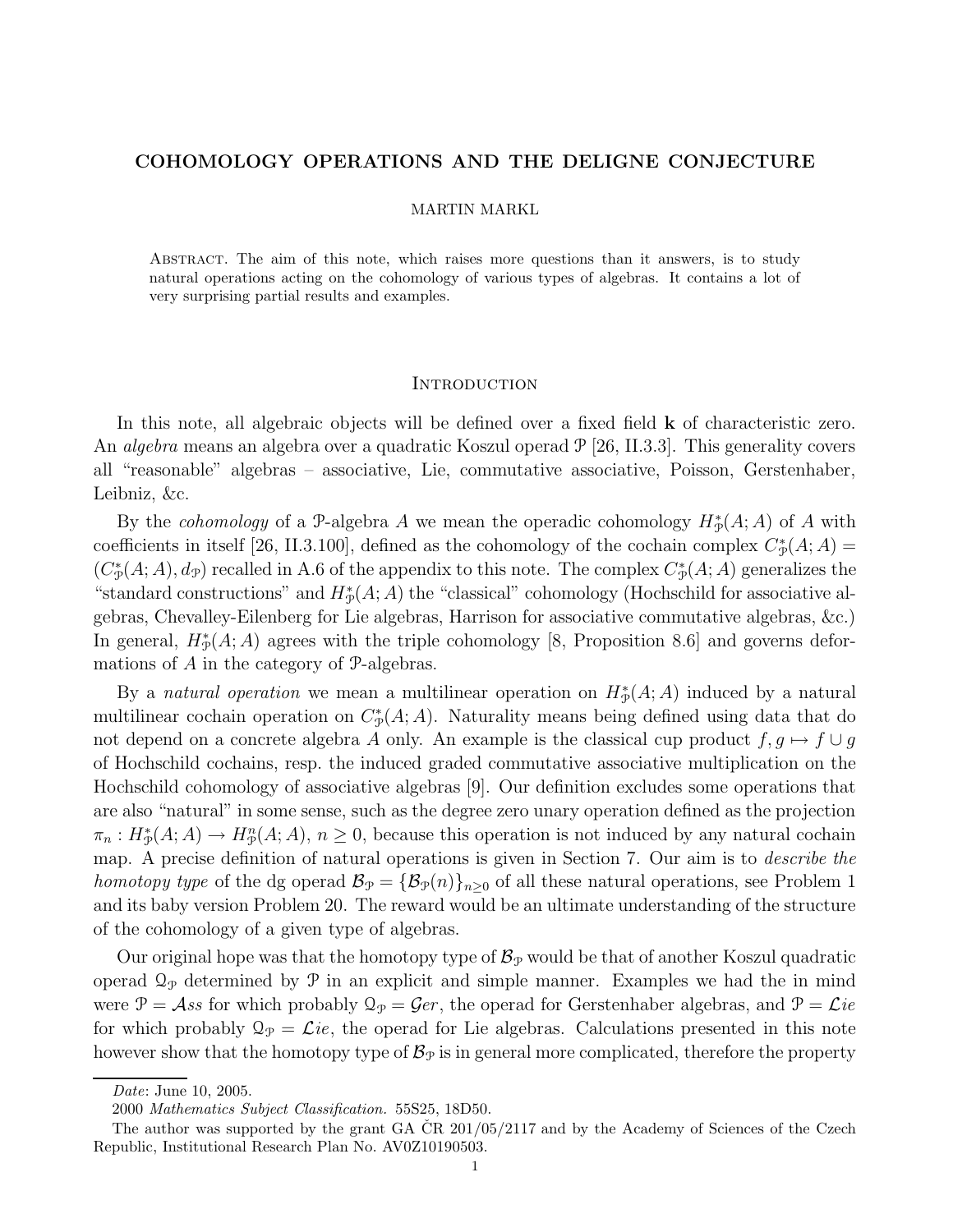#### 2 M. MARKL

that makes the homotopy type of  $\mathcal{B}_{\mathcal{P}}$  for  $\mathcal{P} = \mathcal{A}$ ss or  $\mathcal{P} = \mathcal{L}ie$  so nice must be finer than just the Koszulity of P. We have no idea what this property is.

We feel that our formulations are somehow unsatisfactory – we would certainly prefer a concept that would not depend on a "representation" of the cohomology by a concrete cochain complex. In an ideal world, we should be working with natural operations in an appropriate "derived" category in which the cohomology is the hom-functor. The possibility of such a more conceptual approach for associative algebras and their Hochschild cohomology was indicated by [19], see also [15, 16].

Another possibility could be to consider  $H^*_\mathcal{P}(A;A)$  as the cohomology of the cotangent complex of a suitable suitably derived stack of the variety of structure constants of  $\mathcal{P}$ -algebras, see [3, 4, 23], and study automorphisms of the point of this stack representing the algebra A. Our feeling is, however, that these fancier approaches, despite their beauty and generality, are still not developed enough to give *concrete* answers to *concrete* questions.

Let us explain the title of this note. In his famous letter [5], P. Deligne asked whether the Gerstenhaber algebra structure on the Hochschild cohomology of an associative algebra given by the cup product and the intrinsic bracket is induced by a natural action of singular chains on the little discs operad. There are several proofs of this so-called Deligne conjecture today [17, 20, 28, 29, 33, 14]. Assume one can prove that the operad of all natural operations on the Hochschild complex (that is,  $\mathcal{B}_{Ass}$  in our notation) has the homotopy type of the operad for Gerstenhaber algebras. The formality of the little discs operad [34] would then immediately imply the Deligne conjecture by simple homological considerations.

In fact, most of the proofs of the Deligne conjecture we are aware of [17, 20, 28, 29], involve a conveniently chosen suboperad of  $\mathcal{B}_{\mathcal{A}ss}$  whose homotopy type is detected by Fiedorowicz' recognition principle for  $E_2$ -operads [7]. We will discuss these proofs in Section 6. Other proofs based on the Etingof-Kazhdan (de)quantization were given in [33, 14]. Several attempts have also been made to find a suitable filtration of the Fulton-MacPherson compactification of the configuration space of points in the plane to prove the conjecture [12, 36]. The Deligne conjecture has surprising implications for the existence of the deformation quantization of Poisson manifolds [14, 33].

Acknowledgments. I would like to express my thanks to F. Chapoton, E. Getzler, V. Hinich M. Livernet, P. Somberg and A.A. Voronov for many useful comments and remarks. My special thanks are due to D. Tamarkin for inspiring discussions during my stay at the Northwestern University in April 2004.

#### 1. Formulation of the problem

In this section we state the problems sketched out in the introduction more concretely and formulate also some conjectures. Let  $\mathcal{B}_{\mathcal{P}} = (\mathcal{B}_{\mathcal{P}}, \delta_{\mathcal{P}})$  be the dg-operad of all natural multilinear operations on the cochain complex  $C^*_{\mathcal{P}}(A;A) = (C^*_{\mathcal{P}}(A;A), d_{\mathcal{P}})$ . The *n*-th component  $\mathcal{B}_{\mathcal{P}}(n)$  of  $\mathcal{B}_{\mathcal{P}}(n)$ is the space of all *n*-linear natural operations  $C^*_{\mathcal{P}}(A; A)^{\otimes n} \to C^*_{\mathcal{P}}(A; A)$  with the grading induced by the grading of  $C^*_{\mathcal{P}}(A; A)$ :  $U \in \mathcal{B}_{\mathcal{P}}(n)$  has degree d if

$$
U(f_1,\ldots,f_n)\in C_{\mathcal{P}}^{m_1+\cdots+m_n+d}(A;A),
$$

whenever  $f_i \in \mathcal{C}_{\mathcal{P}}^{m_i}(A;A)$  for  $1 \leq i \leq n$ . In this case we write  $U \in \mathcal{B}_{\mathcal{P}}^d(n)$ . Each  $\mathcal{B}_{\mathcal{P}}(n)$  is equipped with the degree +1 differential  $\delta_{\mathcal{P}}$  induced by the differential  $d_{\mathcal{P}}$  of  $C_{\mathcal{P}}^{*}(A; A)$  in the usual way.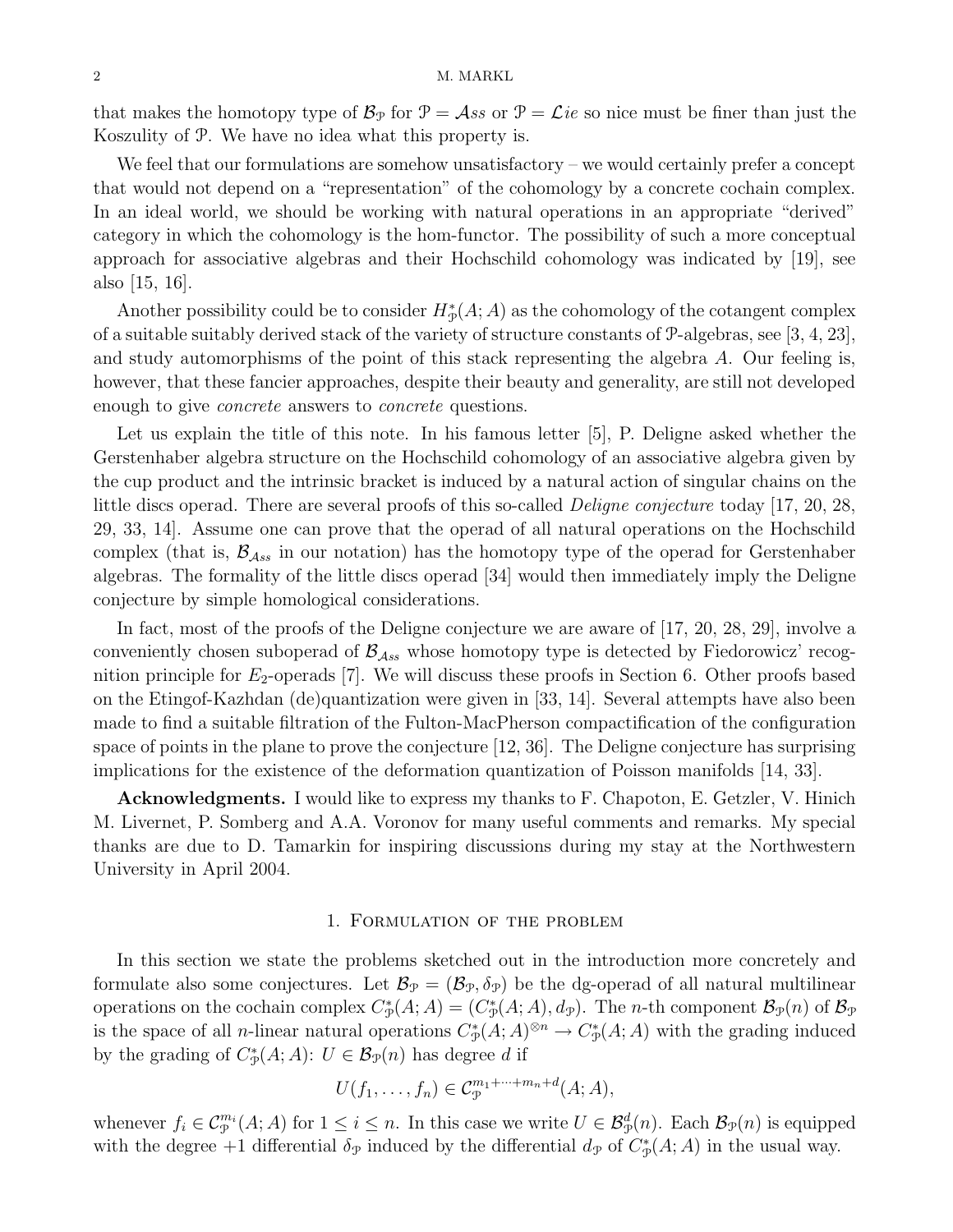A precise definition of the operad  $\mathcal{B}_{\mathcal{P}}$  is given in Section 7. Here we emphasize only that  $\mathcal{B}_{\mathcal{P}}^d(n) = 0$  for  $d < 0$  and that  $\mathcal{B}_{\mathcal{P}}(0) \neq 0$  for any nontrivial P. The central problem of the paper reads:

Problem 1. Describe the homotopy type (in the non-abelian derived category) of the dg operad  $\mathcal{B}_{\mathcal{P}}$ . In particular, calculate the cohomology of  $\mathcal{B}_{\mathcal{P}}$ .

A baby-version of this problem is Problem 20 of Section 3. Closely related is:

**Problem 2.** Find a property characterizing operads  $\mathcal{P}$  for which  $\mathcal{B}_{\mathcal{P}}$  is formal and has the homotopy type of some Koszul quadratic operad.

We will see, in Example 15, a simple quadratic Koszul operad  $\mathcal D$  such that  $H^*(\mathcal B_{\mathcal D}(0), \delta_{\mathcal D}) \neq 0$ . This clearly means that  $\mathcal{B}_{\mathcal{D}}$  does not have the homotopy type of a quadratic Koszul operad, therefore the property answering Problem 2 must be stronger than Koszulness of P.

Suppose that P is the symmetrization of a non- $\Sigma$  operad P [26, Remark II.1.15]. In this case there exists a dg-suboperad  $\mathcal{B}_{\mathcal{D}}$  of  $\mathcal{B}_{\mathcal{P}}$  consisting of natural operations that preserve the order of inputs of P-cochains. For example, the classical cup product  $f \cup g \in C^1_{Ass}(A;A) \cong Lin(A^{\otimes 2},A)$ of Hochschild cochains  $f, g \in C^0_{Ass}(A; A) \cong Lin(A, A)$  defined as

$$
(f \cup g)(a \otimes b) := f(a) \cdot g(b) \text{ for } a \otimes b \in A \otimes A,
$$

with  $\cdot$  denoting the associative multiplication of A, belongs to  $\mathcal{B}_{\mathcal{A}ss}$ , while the operation

$$
U(f,g) := f(b) \cdot g(a) \text{ for } a \otimes b \in A \otimes A,
$$

does not, see Definition 34 of Section 7 for details.

Since  $\mathcal{B}_{\underline{\mathcal{P}}}(n)$  is a  $\Sigma_n$ -closed subspace of  $\mathcal{B}_{\mathcal{P}}(n)$ ,  $n \geq 0$ ,  $\mathcal{B}_{\underline{\mathcal{P}}}$  is a usual, not only a non- $\Sigma$ , operad. We will see in Example 17 that, surprisingly, the homotopy type of  $\mathcal{B}_{\mathcal{D}}$  in general differs from the homotopy type of  $\mathcal{B}_{\mathcal{P}}$ . We therefore formulate:

**Problem 3.** Let  $\underline{P}$  a non- $\Sigma$  quadratic Koszul operad. Describe the homotopy type of the dg operad  $\mathcal{B}_{\mathcal{D}}$ . In particular, calculate the cohomology of  $\mathcal{B}_{\mathcal{D}}$ .

In Section 6(i) we give some indications that the operad  $\mathcal{B}_{\mathcal{A}ss}$  has the homotopy type of the operad  $\mathcal{G}er$  for Gerstenhaber algebras, see A.4 for a definition of  $\mathcal{G}er$ .

One may consider also *strongly homotopy versions* of the above problems. Recall that a strongly homotopy  $\mathcal{P}$ -algebra is, by [24], an algebra over the minimal model sh $\mathcal{P}$  of the operad P. Let us denote by  $sh\mathcal{B}_{\mathcal{P}} = \mathcal{B}_{sh\mathcal{P}}$  the dg-operad of natural operations on the cochain complex  $C_{sh\mathcal{P}}^{*}(A, A)$  for the cohomology of a strongly homotopy algebra A with coefficients in itself. An example of this type of operad is the "minimal operad" M considered in [20], which is a certain suboperad of  $\mathcal{B}_{sh\mathcal{A}ss}$ , see Section 6(iii).

It is clear that there exists a canonical map  $\mathcal{B}_{\mathcal{P}} \to \mathcal{B}_{sh\mathcal{P}}$ , but simple examples show that, again rather surprisingly, this map is in general not a homotopy equivalence. Let us formulate:

**Problem 4.** Describe the homotopy type of the dg-operad  $\mathcal{B}_{sh\mathcal{P}}$  of natural operations on the cohomology of strongly homotopy P-algebras.

Other problems formulated in this paper are Problem 16 of Section 2 and Problems 20,21 of Section 3.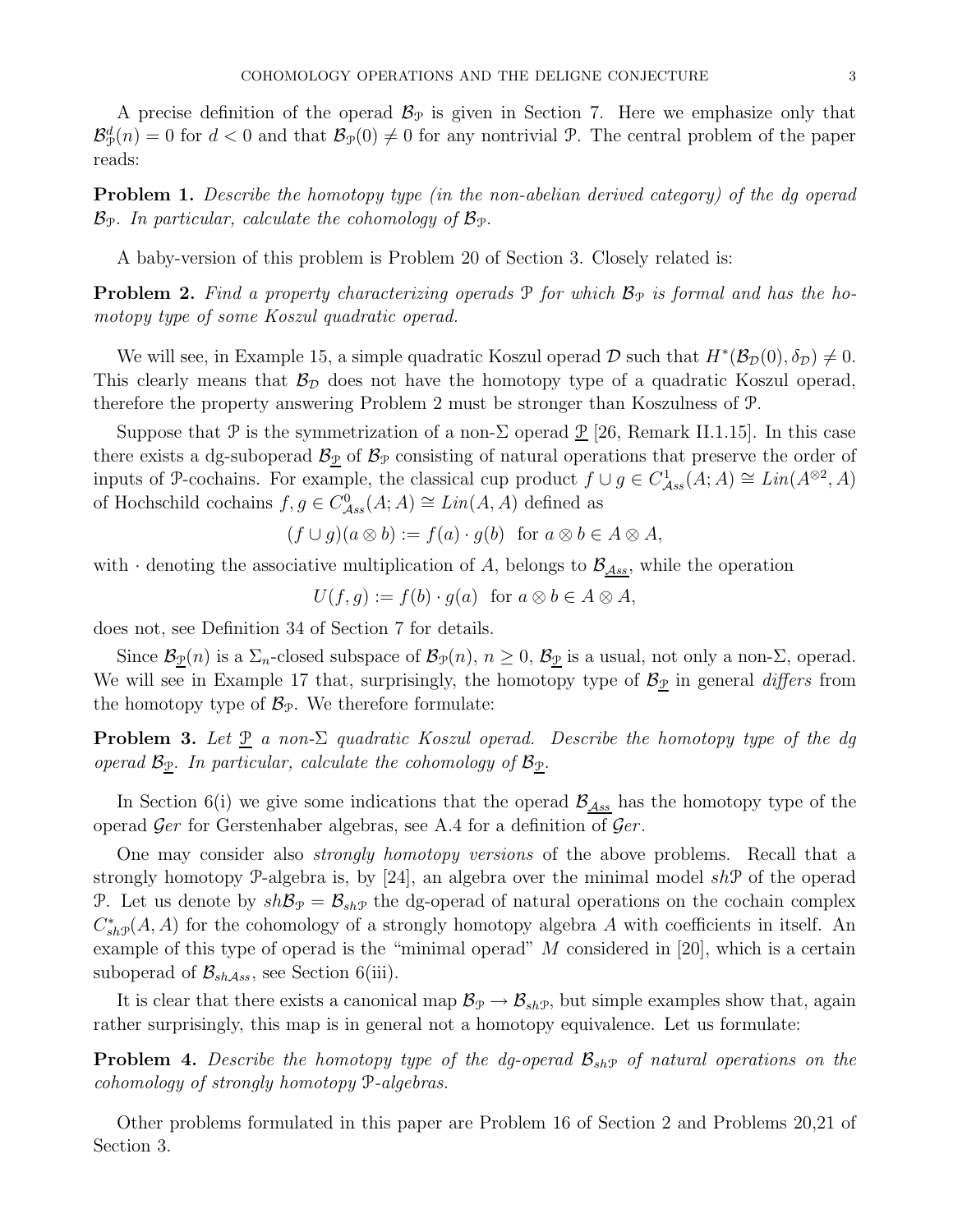Let us finally formulate also some conjectures. Although the operads  $\mathcal{B}_{\mathcal{P}}$  and  $\mathcal{B}_{\mathcal{P}'}$  are not isomorphic (see Section 7), computational evidences together with an equivalence between the derived category of  $P$  algebras and the derived category of  $P^!$ -algebras lead us to believe in:

**Conjecture 5.** The homotopy type of the operad  $\mathcal{B}_{\mathcal{P}}$  is the same as the homotopy type of  $\mathcal{B}_{\mathcal{P}}$ .

The following two conjectures concern the homotopy type of  $\mathcal{B}_{\mathcal{P}}$  for  $\mathcal{P} = \mathcal{A}ss$  and  $\mathcal{P} = \mathcal{L}ie$ .

**Conjecture 6.** The operad  $\mathcal{B}_{Ass}$  has the homotopy type of the operad Ger for Gerstenhaber algebras.

Some results which may be helpful in the proof of the above conjecture are recalled in Section 6.

**Conjecture 7.** The operad  $\mathcal{B}_{\mathcal{L}ie}$  has the homotopy type of the operad  $\mathcal{L}ie$ .

According to a formality theorem [24, Proposition 3.4], it is enough to prove that

$$
H^*(\mathcal{B}_{\mathcal{L}ie}, \delta_{\mathcal{L}ie}) \cong \mathcal{L}ie.
$$

Since  $H^0(\mathcal{B}_{\mathcal{L}ie}, \delta_{\mathcal{L}ie}) \cong \mathcal{L}ie$  (see Section 4), Conjecture 7 is equivalent to the acyclicity of  $\mathcal{B}_{\mathcal{L}ie}$  in positive degrees. Another conjecture, Conjecture 22, is given in Section 4.

Let us finish this section with one exceptional example. The trivial operad 1 is a Koszul quadratic self-dual operad. A 1-algebra is a vector space A with no operations. Clearly  $C_1^*(A;A)$ is just the space  $Lin(A, A)$  of linear maps  $f : A \to A$  concentrated in degree zero with trivial differential, thus  $H_1^*(A;A) = Lin(A,A)$ . It is also clear that all natural operations on  $Lin(A,A)$ are the identity  $1\!\!1_A \in Lin(A, A)$  considered as a degree zero constant, and iterated compositions

$$
Lin(A, A) \ni f_1, f_2, \dots, f_n \mapsto f_1 \circ f_2 \circ \dots \circ f_n \in Lin(A, A), \ n \ge 1.
$$

Therefore

$$
\mathcal{B}_1 \cong U\mathcal{A} \mathit{ss},
$$

the operad for unital associative algebras. This example is pathological in that the canonical element introduced in Definition 8 equals zero. Therefore, from now on all quadratic Koszul operads in this note will be *nontrivial* in the sense that  $\mathcal{P} \neq \mathbf{1}$ .

### 2. THE CONSTANTS  $\mathcal{B}_{\mathcal{P}}(0)$  – soul without body

This section, as well as the rest of the paper, relies on terminology and notation recalled in the Appendix. The main result of this part is Proposition 9 which describes the dg-vector space  $\mathcal{B}_{\mathcal{P}}(0) = (\mathcal{B}_{\mathcal{P}}(0), \delta_{\mathcal{P}})$  of "constants." It is not difficult to see (compare also Example 35 of Section 7) that

$$
\mathcal{B}_{\mathcal{P}}^{m-1}(0) \cong \mathbf{s}(\mathcal{P}(m) \otimes \mathcal{P}^!(m))^{\Sigma_m}, \ m \ge 1,
$$

with the action  $\mathcal{B}_{\mathcal{P}}^{m-1}(0) \to C_{\mathcal{P}}^{m-1}(A; A)$  given as the composition

$$
(1) \quad \mathbf{s}(\mathcal{P}(m) \otimes \mathcal{P}^!(m))^{\Sigma_m} \stackrel{\cong}{\longrightarrow} (\mathbf{s}\mathcal{P}(m) \otimes \mathcal{P}^!(m))^{\Sigma_m} \stackrel{\mathbf{s}\alpha\otimes\mathbb{I}}{\longrightarrow} (\mathbf{s}\mathcal{E}nd_A(m) \otimes \mathcal{P}^!(m))^{\Sigma_m} \n\cong (\mathcal{E}nd_{\downarrow A}(m) \otimes \mathcal{P}^!(m))^{\Sigma_m} = [\mathit{Lin}((\downarrow A)^{\otimes m}, \downarrow A) \otimes \mathcal{P}^!(m)]^{\Sigma_m} = C_{\mathcal{P}}^{m-1}(A;A).
$$

Since composition (1) is monic for all "generic" P-algebras A,  $(\mathcal{B}_{\mathcal{P}}^*(0), \delta_{\mathcal{P}})$  is "morally" the subcomplex of natural elements in  $(C_{\mathcal{P}}^*(A;A), d_{\mathcal{P}})$ . Before going further, we must recall the following general construction. Let  $\mathcal T$  be an operad. It is well-known that the formula

$$
[f,g] := f \circ g - (-1)^{(m-1)(n-1)} g \circ f,
$$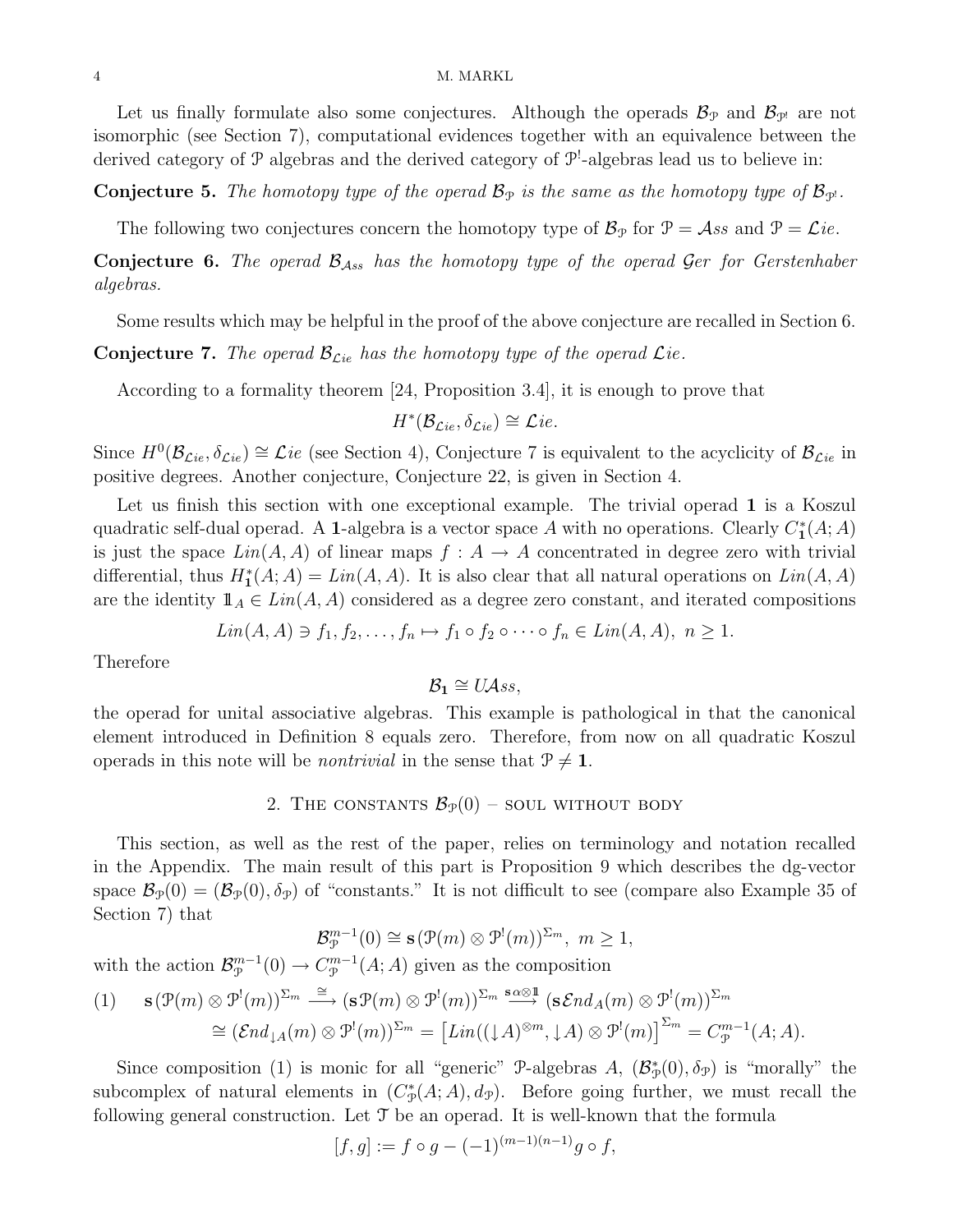where  $f \circ q$  is, for  $f \in \mathfrak{I}(m)$  and  $q \in \mathfrak{I}(n)$ , defined by

$$
f \circ g := \sum_{1 \le i \le m} (-1)^{(n-1)(i-1)} f \circ_i g,
$$

makes the direct sum  $\mathfrak{T}_* = \bigoplus_{m \geq 0} \mathfrak{T}_*$ , with

$$
\mathfrak{T}_{m-1} := \uparrow^{m-1} \mathfrak{T}(m) = \mathbf{s} \mathfrak{T}(m),
$$

a graded Lie algebra. Another standard fact is that each element  $\omega \in \mathcal{T}_1 = \mathbf{s}\mathcal{T}(2)$  satisfying  $[\omega, \omega] = 0$  defines a degree +1 differential  $\delta_{\omega} : \mathcal{T}_{*} \to \mathcal{T}_{*+1}$  by

$$
\delta_{\omega}(t) := [t, \omega], \text{ for } t \in \mathfrak{T}_{*}.
$$

It is helpful to observe that the condition  $[\omega, \omega] = 0$  means the associativity:

$$
\omega \circ_1 \omega = \omega \circ_2 \omega
$$

and that the differential  $\delta_{\omega}$  in terms of  $\circ_i$ -operations equals

$$
\delta_{\omega}(t) = t \circ_1 \omega - t \circ_2 \omega + \cdots - (-1)^m t \circ_m \omega + (-1)^m \omega \circ_1 t - \omega \circ_2 t, \text{ for } t \in \mathcal{T}(m).
$$

As proved in [35], the graded Lie algebra structure  $(\mathcal{T}_{*,}[-,-])$  descents to the space of coinvariants therefore it induces, via the canonical isomorphism between invariants and coinvariants, a Lie bracket, denoted again  $[-,-]$ , on the graded vector space  $\mathcal{T}_{*}^{\Sigma} = \bigoplus_{m \geq 0} \mathcal{T}_{m}^{\Sigma}$  with pieces

$$
\mathfrak{I}_{m-1}^{\Sigma} := \uparrow^{m-1} (\mathfrak{I}(m) \otimes \operatorname{sgn}_m)^{\Sigma_m} = \mathbf{s} \mathfrak{I}(m)^{\Sigma_m}.
$$

As usual, an element  $\phi \in \mathcal{T}_1^{\Sigma} = \mathbf{s}\mathcal{T}(2)^{\Sigma_2}$  satisfying  $[\phi, \phi] = 0$  induces a degree +1 differential  $\delta_{\phi}^{\Sigma} : \mathfrak{T}_{*}^{\Sigma} \to \mathfrak{T}_{*+1}^{\Sigma}$  by

(3) 
$$
\delta_{\phi}^{\Sigma}t := [\phi, t], \text{ for } t \in \mathfrak{T}_{*}^{\Sigma}.
$$

In Proposition 9 below we put  $\mathfrak{T} := (\mathfrak{P} \otimes \mathfrak{P}^!)$  and define the differential (3) by taking as  $\phi$  the canonical element  $\chi$  introduced in the following definition in which  $\#$  denotes the linear dual.

**Definition 8.** Let  $\mathcal{P}$  be a quadratic Koszul operad. The canonical element  $\chi$  is the element of  $\mathbf{s}(\mathcal{P} \otimes \mathcal{P}^!) (2)^{\Sigma_2}$  corresponding, under the standard identification

$$
\mathbf{s}(\mathcal{P}\otimes\mathcal{P}^!)(2)\cong\uparrow(\mathcal{P}\otimes\mathcal{P}^{\#})(2)\cong\uparrow(\mathcal{P}(2)\otimes\mathcal{P}(2)^{\#})\cong\uparrow\mathit{Lin}(\mathcal{P}(2),\mathcal{P}(2)),
$$

to the suspension of the identity map  $\uparrow \mathbb{1}_{\mathcal{P}(2)} \in \uparrow Lin(\mathcal{P}(2), \mathcal{P}(2)).$ 

Observe that  $\chi$  is symmetric,

$$
\chi \tau = \chi \quad \text{for } \tau \in \Sigma_2,
$$

therefore indeed  $\chi \in \mathbf{s}(\mathcal{P} \otimes \mathcal{P}^1)(2)^{\Sigma_2}$ . The condition  $[\chi, \chi] = 0$  is equivalent to the Jacobi identity (17) for  $\chi$  which follows from [13, Corollary 2.2.9(b)], see also the proof of Proposition 26.

Proposition 9. There is a natural isomorphism of cochain complexes

$$
(\mathcal{B}_{\mathcal{P}}^*(0), \delta_{\mathcal{P}}) \cong ((\mathcal{P} \otimes \mathcal{P}^!)_{*}^{\Sigma}, \delta_{\chi}^{\Sigma}).
$$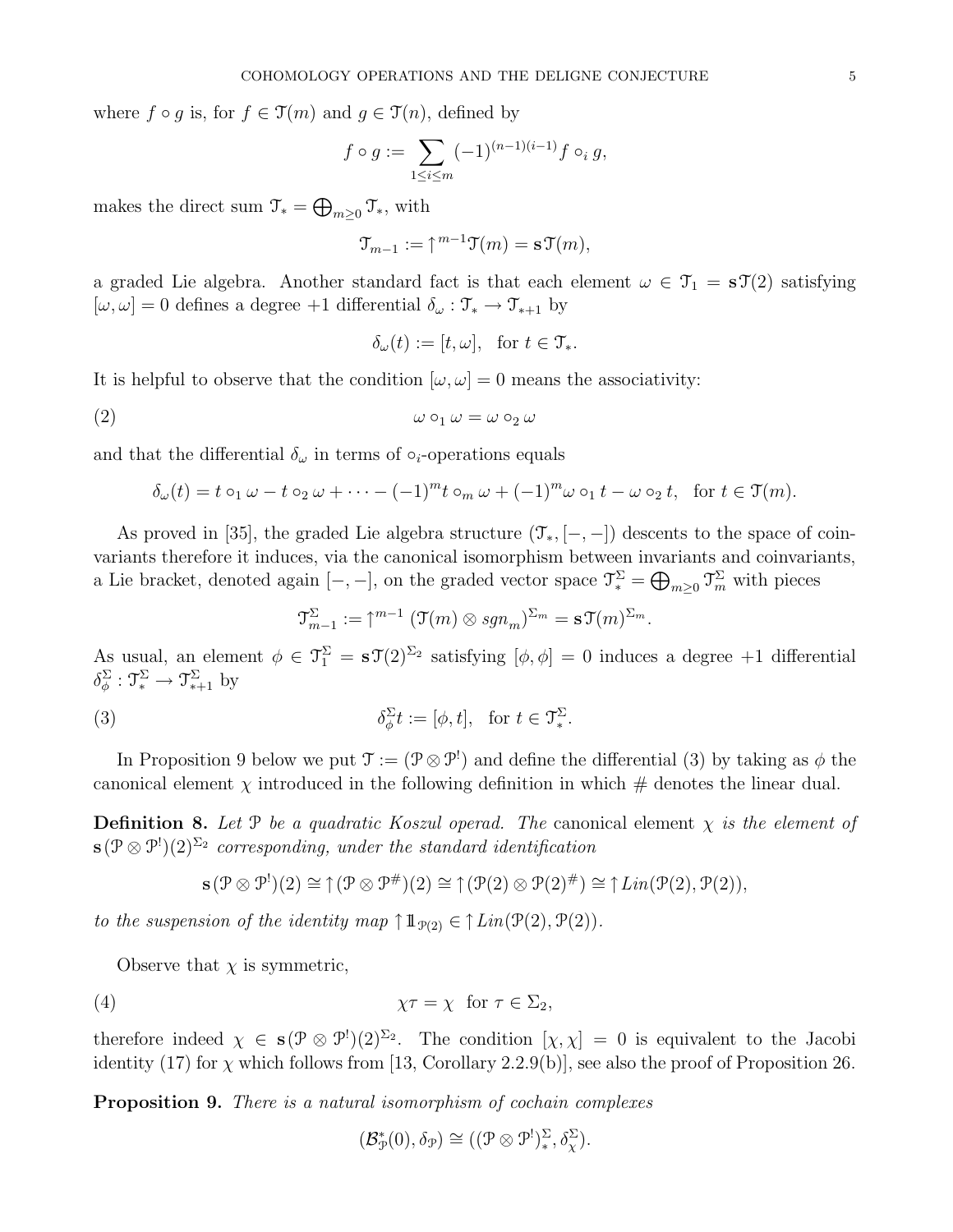#### 6 M. MARKL

If P is the symmetrization of a non- $\Sigma$  operad P [26, Remark II.1.15], then there is a similar description of the chain complex  $(\mathcal{B}_{\mathcal{P}}^*(0), \delta_{\mathcal{P}})$  obtained as follows. The definition of the graded Lie algebra  $(\mathcal{T}_{*}, [-,-])$  given above clearly makes sense also when  $\mathcal T$  is a non- $\Sigma$  operad. Observe also that there exists the non- $\Sigma$  quadratic dual  $\underline{\mathcal{P}}^!$  of  $\underline{\mathcal{P}}$  and that one may introduce the non- $\Sigma$ canonical element  $\chi \in s(\underline{\mathcal{P}} \otimes \underline{\mathcal{P}}^1)(2)$  in exactly the same manner as its symmetric version. The element  $\chi$  obviously satisfies the associativity condition (2):

$$
\underline{\chi} \circ_1 \underline{\chi} = \underline{\chi} \circ_2 \underline{\chi}.
$$

Our non-Σ version of Proposition 9 reads:

**Proposition 10.** Let P be the symmetrization of a quadratic Koszul non- $\Sigma$  operad  $\underline{P}$ . Then

$$
(\mathcal{B}_{\underline{\mathcal{P}}}^*(0),\delta_{\underline{\mathcal{P}}})\cong ((\underline{\mathcal{P}}\otimes \underline{\mathcal{P}}^!)_*,\delta_{\underline{\chi}}).
$$

Let us make a comment on the meaning of the cohomology  $H^*(\mathcal{B}_{\mathcal{P}}(0), \delta_{\mathcal{P}})$ . The natural morphism

$$
M: H^*(\mathcal{B}_{\mathcal{P}}(0), \delta_{\mathcal{P}}) \to H^*_{\mathcal{P}}(A; A)
$$

induced by action (1) is monic for any "generic" P-algebra A, therefore elements  $H^*(\mathcal{B}_{\mathcal{P}}(0), \delta_{\mathcal{P}})$ represent natural generically nontrivial homology classes in the cohomology of P-algebras. This leads one to believe that  $H^*(\mathcal{B}_{\mathcal{P}}(0), \delta_{\mathcal{P}}) = 0$  for all well-behaved operads, since otherwise people would stumble upon nontrivial natural classes – compare the Casimir element in the cohomology of simple Lie algebras. Example 15 however contradict this reasonable assumption. We believe that  $H^*(\mathcal{B}_{\mathcal{P}}(0), \delta_{\mathcal{P}})$  is an important invariant of the operad P that deserves its own name:

**Definition 11.** We call the graded vector space  $H^*(\mathcal{B}_{\mathcal{P}}(0), \delta_{\mathcal{P}})$  described in Proposition 9 the soul of the cohomology of P-algebras.

It is easy to prove that  $H^0(\mathcal{B}_{\mathcal{P}}(0), \delta_{\mathcal{P}})$  is always trivial.

**Example 12.** Let us describe the complex calculating the soul  $H^*(\mathcal{B}_{Ass}(0), \delta_{Ass})$  of the Hochschild cohomology. Clearly

$$
(\mathcal{P} \otimes \mathcal{P}^!)_{m-1}^{\Sigma} = (\mathcal{A}ss \otimes \mathcal{A}ss)_{m-1}^{\Sigma} \cong \mathbf{s}(\mathcal{A}ss \otimes \mathcal{A}ss)(m)^{\Sigma_m} \cong \mathbf{s} \mathcal{A}ss(m),
$$

therefore the complex  $((\mathcal{A}ss\otimes\mathcal{A}ss)^{\Sigma}, \delta_{\chi}^{\Sigma})$  has the form

(5) 
$$
\mathbf{k} \xrightarrow{\delta_{\chi}^{\Sigma}} \mathbf{k}[\Sigma_2] \xrightarrow{\delta_{\chi}^{\Sigma}} \mathbf{k}[\Sigma_3] \xrightarrow{\delta_{\chi}^{\Sigma}} \mathbf{k}[\Sigma_4] \xrightarrow{\delta_{\chi}^{\Sigma}} \cdots
$$

Is also easy to describe the differential  $\delta_{\chi}^{\Sigma}$ ; on a permutation  $\sigma \in \Sigma_m$  it acts as

$$
\delta_{\chi}^{\Sigma}(\sigma) := d_0(\sigma) - d_1(\sigma) + d_2(\sigma) - \cdots + (-1)^{m+1} d_{m+1}(\sigma) \in \mathbf{k}[\Sigma_{m+1}],
$$

where  $d_0(\sigma) := \mathbb{1} \times \sigma$ ,  $d_{m+1}(\sigma) := \sigma \times \mathbb{1}$  and  $d_i(\sigma) \in \Sigma_{m+1}$  is the permutation obtained by doubling the *i*th input of  $\sigma$ . In Theorem 13 below we prove that (5) is acyclic.

Since Ass is the symmetrization of the non- $\Sigma$  operad Ass, it makes sense to consider also the subcomplex  $(\mathcal{B}_{\underline{Ass}}^*(0), \delta_{\underline{Ass}})$  of  $(\mathcal{B}_{\underline{Ass}}^*(0), \delta_{\underline{Ass}})$  described in Proposition 10. This subcomplex is obviously isomorphic to the acyclic complex

(6) 
$$
\mathbf{k} \xrightarrow{d_0} \mathbf{k} \xrightarrow{d_1} \mathbf{k} \xrightarrow{d_2} \mathbf{k} \xrightarrow{d_3} \cdots
$$

in which  $d_{2i} = \mathbb{1}_{\mathbf{k}}$  and  $d_{2i+1} = 0$ ,  $i \geq 0$ . The inclusion  $(\mathcal{B}_{\mathcal{A}ss}^*(0), \delta_{\mathcal{A}ss}) \hookrightarrow (\mathcal{B}_{\mathcal{A}ss}^*(0), \delta_{\mathcal{A}ss})$  sends the generator  $1 \in \mathbf{k}$  of the *n*th piece of (6) into the identity permutation  $1\!\!1_{n-1} \in \mathbf{k}[\Sigma_{n-1}]$  in complex (5).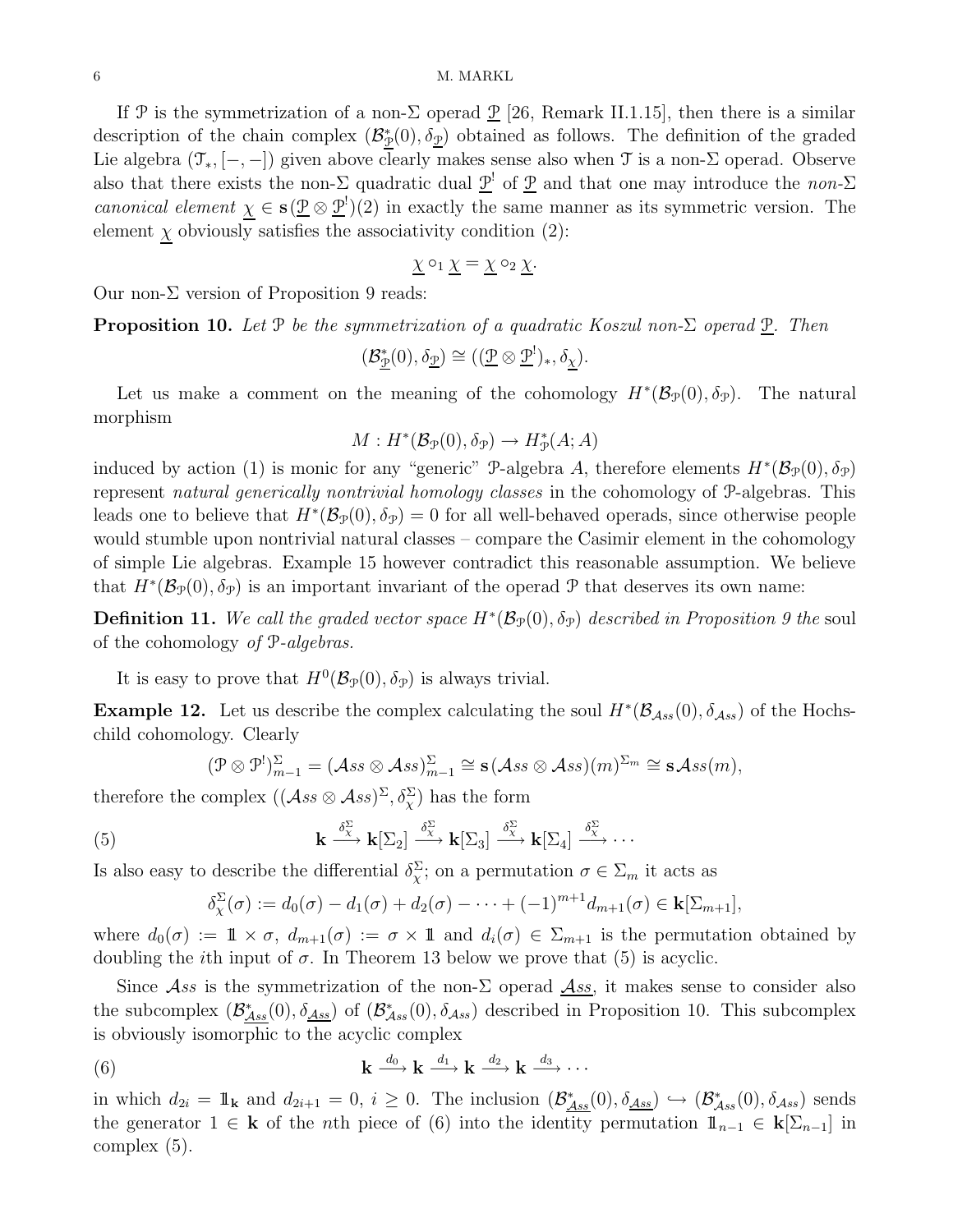

FIGURE 1. Left: Examples of elements of  $\Sigma_4$  of grade 0 (first line), grade 1 (second line), grade 2 (third line) and grade 3 (fourth line). Right: the corresponding primitive elements.

# **Theorem 13.** The soul  $H^*(\mathcal{B}_{Ass}(0), \delta_{Ass})$  of the Hochschild cohomology is trivial.

**Proof.** We must prove that  $(5)$  is an acyclic complex. The idea will be to show that it decomposes into a direct sum of acyclic subcomplexes indexed by primitive, in the sense introduced below, permutations.

We define first, for each  $\sigma \in \Sigma_n$ , a natural number  $g(\sigma)$ ,  $0 \leq g(\sigma) \leq n$ , which we call the grade of  $\sigma$ , as follows. The grade of the unit  $\mathbb{1}_n \in \Sigma_n$  is  $n-1$ ,  $g(\mathbb{1}_n) := n-1$ . For  $\sigma \neq \mathbb{1}_n$ , let

$$
a(\sigma) := \max\{i; \ \sigma = 1 \mid i \times \tau \text{ for some } \tau \in \Sigma_{n-i}\}, \text{ and}
$$
  

$$
c(\sigma) := \max\{j; \ \sigma = \lambda \times 1 \mid j \text{ for some } \lambda \in \Sigma_{n-i}\}.
$$

There clearly exists a unique  $\omega = \omega(\sigma) \in \Sigma_{n-a(\sigma)-c(\sigma)}$  such that  $\sigma = \mathbb{1}_{a(\sigma)} \times \omega(\sigma) \times \mathbb{1}_{c(\sigma)}$ . Let, finally,  $b(\sigma)$  be the number of "doubled strings" in  $\omega(\sigma)$ ,

$$
b(\sigma) := \{ 1 \le s < k; \ \omega(s+1) = \omega(s) + 1 \}.
$$

The grade of  $\sigma$  is then defined by

$$
g(\sigma) := a(\sigma) + b(\sigma) + c(\sigma),
$$

see Figure 1 for examples. Observe that the differential  $\delta_{\chi}^{\Sigma}$  of (5) raises the grade by  $+1$ .

Let us call  $\chi \in \Sigma_k$ ,  $k \geq 1$ , primitive if  $g(\sigma) = 0$ . Observe that, according to our definitions,  $\mathbb{1}_n \in \Sigma_n$  is primitive if and only if  $n = 1$ . For each  $\sigma \in \Sigma_n$ ,  $\sigma \neq \mathbb{1}_n$ , we define a unique primitive  $\kappa = \kappa(\sigma) \in \Sigma_k$ ,  $k = n - g(\sigma)$ , by contracting all "multiple strings" of  $\omega(\sigma)$  into "simple" ones, see Figure 1. We put  $\chi(\mathbb{1}_n) := \mathbb{1}_1$ .

For a primitive  $\chi$ , let  $P^*(\chi)$  be the graded subspace of (5) spanned by all permutations  $\sigma$  with  $\chi = \kappa(\sigma)$ . The following statements can be easily verified:

- (i) Each  $P^*(\chi)$  is a subcomplex of (5).
- (ii) Complex (5) decomposes as the summation  $\bigoplus_{\chi} P^*(\chi)$  over all primitive permutations  $\chi$ .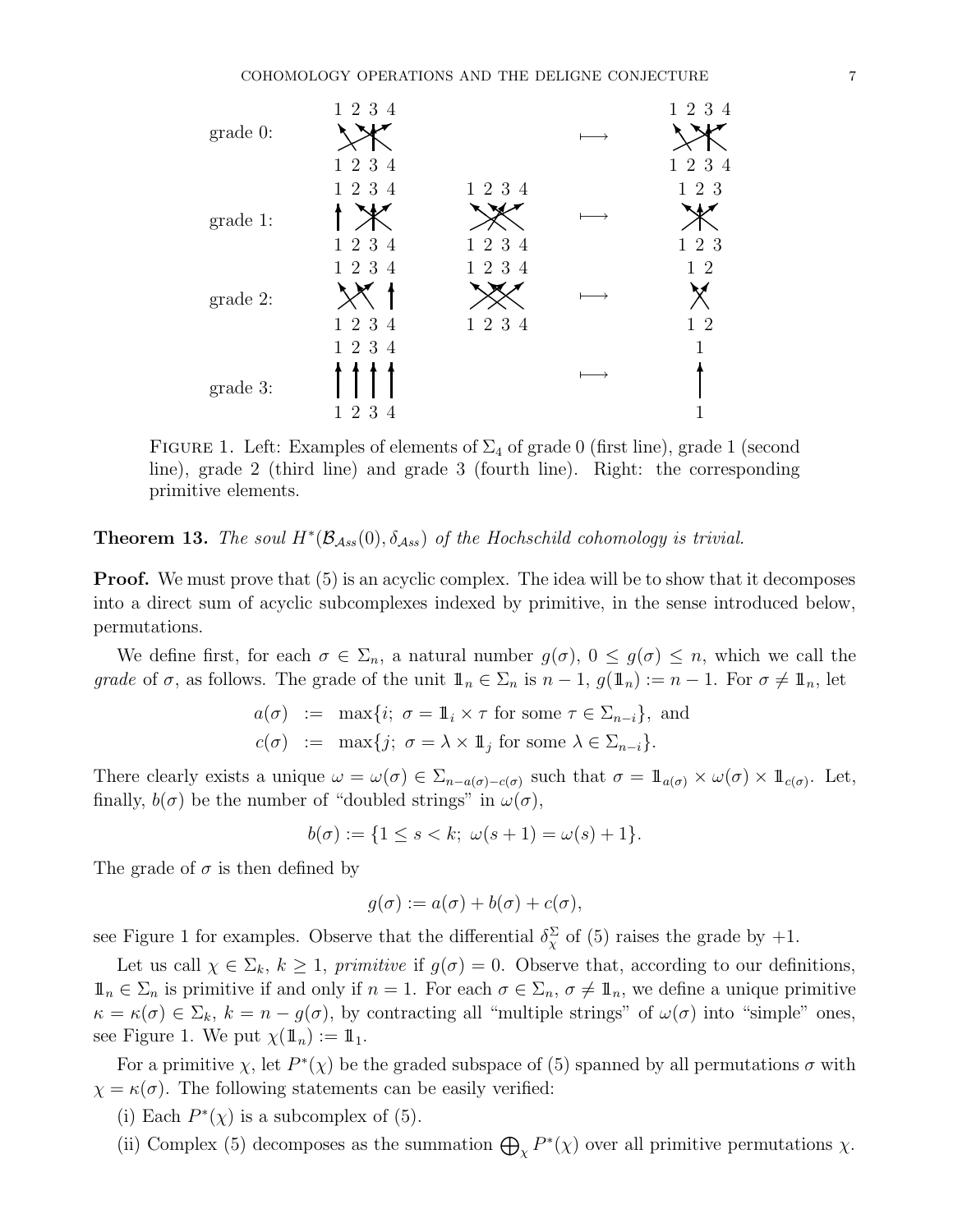$$
\begin{array}{l}\n\vdots \\
\text{Lin}(A^{\otimes 4}, A) \\
d_2 \\
\downarrow \\
\text{Lin}(A^{\otimes 2}, A) \\
d_2 \\
\downarrow \\
\text{Lin}(A^{\otimes 2}, A) \\
\downarrow \\
\text{Lin}(A, A) \xrightarrow{d_1} \text{Lin}(A^{\otimes 2}, A) \xrightarrow{d_1} \text{Lin}(A^{\otimes 3}, A) \xrightarrow{d_1} \text{Lin}(A^{\otimes 4}, A) \cdots\n\end{array}
$$

FIGURE 2. The "meager" bicomplex describing the cohomology of  $D$ -algebras.

(iii) For each primitive  $\chi \in \Sigma_n$ ,

$$
P^*(\chi) \cong P^*(1\!\!1_1) \otimes \cdots \otimes P^*(1\!\!1_1) \quad (n+2 \text{ times}).
$$

The proof is finished by observing that  $P^*(1\!\!1_1)$  is isomorphic to the acyclic complex (6) and applying the Künneth formula.

Example 14. In this example we describe the soul of the Chevalley-Eilenberg cohomology of Lie algebras which is, due to the obvious self-duality of Proposition 9, the same as the soul of the Harrison cohomology of commutative associative algebras. In both cases

$$
(\mathcal{P} \otimes \mathcal{P}^{\prime})_{m-1}^{\Sigma} = (\mathcal{C}om \otimes \mathcal{L}ie)_{m-1}^{\Sigma} \cong \mathbf{s} \mathcal{L}ie(m)^{\Sigma_m} = \uparrow^{m-1} (\mathcal{L}ie(m) \otimes sgn_m)^{\Sigma_m} \cong \mathbf{k}
$$

(see [18]) and one may identify  $((Com \otimes Lie)^{\Sigma}, \delta_{\chi}^{\Sigma})$  with the acyclic complex (6). Therefore the souls of both the Chevalley-Eilenberg cohomology and the Harrison cohomology are trivial.

Example 15. This example presents a Koszul quadratic operad with a nontrivial soul. Let  $\mathcal{D} := \mathcal{A}ss * \mathcal{A}ss$  be the free product of two copies of the associative operad. Operad  $\mathcal{D}$  is a Koszul quadratic operad, whose quadratic dual  $\mathcal{D}^!$  equals the coproduct  $\mathcal{A}ss \vee \mathcal{A}ss$  defined by

$$
(\mathcal{A}ss \vee \mathcal{A}ss)(m) := \begin{cases} \mathbf{k}, & \text{if } m = 1 \text{ and} \\ \mathcal{A}ss(m) \oplus \mathcal{A}ss(m), & \text{if } m \ge 2. \end{cases}
$$

Obviously, D-algebras are triples  $A = (A, \mu_1, \mu_2)$  consisting of two independent associative multiplications  $\mu_1, \mu_2 : A \otimes A \to A$ . The cohomology of these algebras is the cohomology of the total complex  $(C_{\mathcal{D}}^{*}(A; A), d_{\mathcal{D}})$  of the "meager" bicomplex in Figure 2. The horizontal line is the Hochschild cochain complex of the associative algebra  $A_1 := (A, \mu_1)$ , the vertical line the Hochschild complex of  $A_2 := (A, \mu_2)$ .

Let e denote the identity  $1 \in Lin(A, A)$  considered as a natural element of  $C_{\mathcal{D}}^{0}(A; A)$ . Clearly

$$
d_{\mathcal{D}}(d_1e) = d_{\mathcal{D}}(d_2e) = 0
$$

therefore both  $d_1e$  and  $d_2e$  are natural cochains in  $C_{\mathcal{D}}^1(A;A)$  thus representing  $\delta_{\mathcal{D}}$ -cochains in  $\mathcal{B}_{\mathcal{D}}^1(0)$ . The equality

$$
d_{\mathcal{D}}e = d_1e + d_2e
$$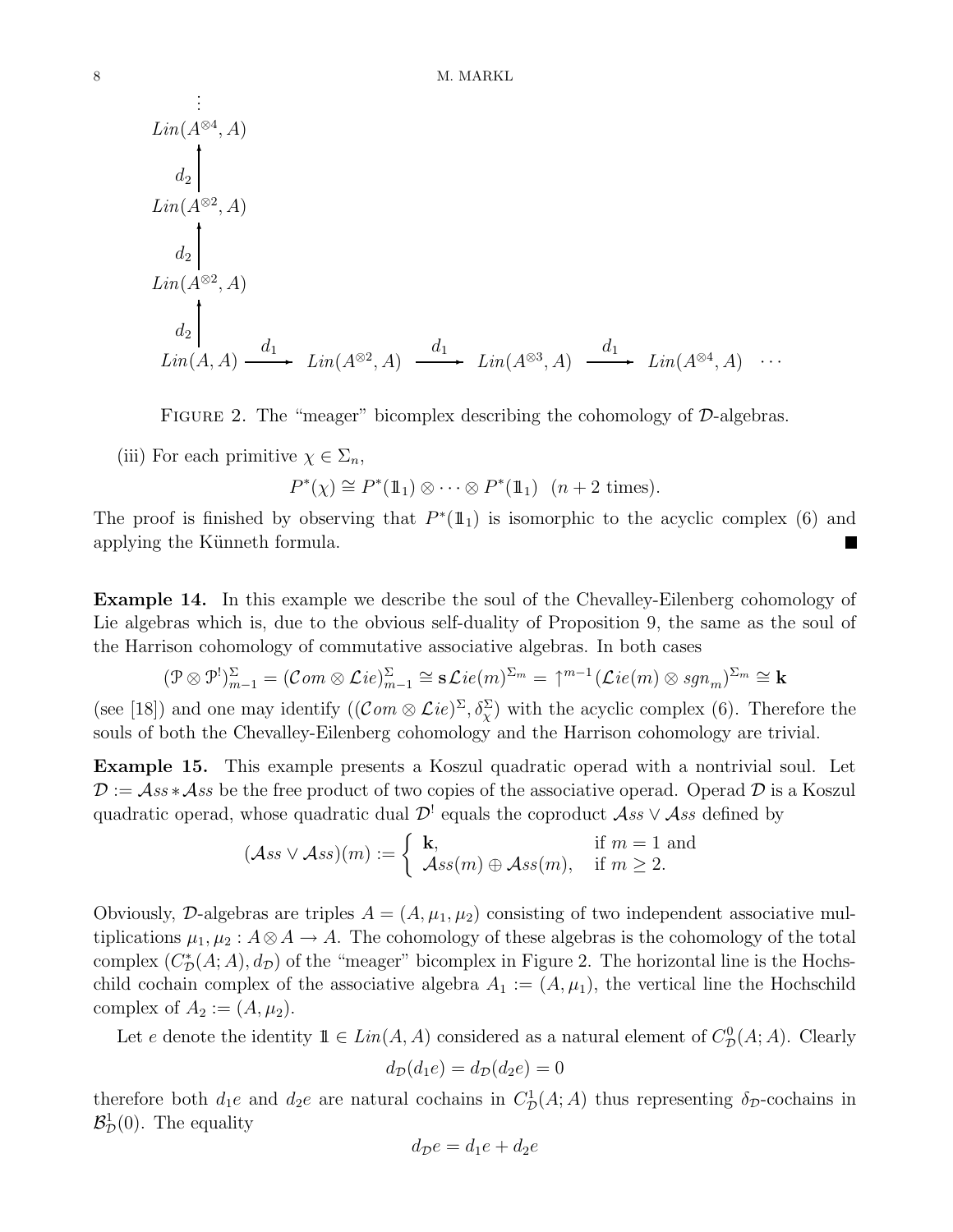implies that  $d_1e + d_2e$  is  $\delta_{\mathcal{D}}$ -homologous to zero in  $\mathcal{B}^1_{\mathcal{D}}(0)$ . We conclude that

$$
H^1(\mathcal{B}_\mathcal{D}(0), \delta_\mathcal{D}) \cong Span([d_1e]) \cong Span([d_2e]) \cong \mathbf{k}.
$$

We saw that the souls of the Hochschild  $(\mathcal{P} = \mathcal{A}ss)$ , Chevalley-Eilenberg  $(\mathcal{P} = \mathcal{L}ie)$  and Harrison ( $\mathcal{P} = \mathcal{A}ss$ ) cohomologies were trivial, while the soul of the cohomology for  $\mathcal{D}$ -algebras analyzed in Example 15 was not. This leads us to formulate:

Problem 16. Which property of a quadratic Koszul operad  $P$  implies the triviality of the soul  $H^*($  $(\mathcal{P} \otimes \mathcal{P}^!)^{\Sigma}, \delta_{\chi}^{\Sigma}$  of the P-cohomology?

**Example 17.** In this example we describe a non- $\Sigma$  quadratic Koszul operad with the property that  $(\mathcal{B}_{\mathcal{P}}^*(0), \delta_{\mathcal{D}})$  is acyclic but the soul  $(\mathcal{B}_{\mathcal{P}}^*(0), \delta_{\mathcal{P}})$  is not. This shows that the homotopy type of  $\mathcal{B}_{\mathcal{P}}$  is in general different from the homotopy type of  $\mathcal{B}_{\mathcal{P}}$ .

Let  $\mathcal{M}$ ag be the free non-Σ operad generated by one bilinear operation,  $\mathcal{M}$ ag :=  $\Gamma(\mu)$ , and Mag its symmetrization. The corresponding cochain complex  $C^*_{Mag}(A;A)$  is the truncation

$$
Lin(A, A) \xrightarrow{d} Lin(A^{\otimes 2}, A)
$$

of the Hochschild complex. The complex  $(\mathcal{B}^*_{\mathcal{M}ag}(0), \delta_{\mathcal{M}ag})$  defining the soul of  $\mathcal{M}ag$  is the truncation

$$
\mathbf{k}\stackrel{\delta_{\chi}^{\Sigma}}{\longrightarrow} \mathbf{k}[\Sigma_2]
$$

of (5), and is manifestly not acyclic. On the other hand,  $(\mathcal{B}^*_{\underline{M}ag}(0), \delta_{\underline{M}ag})$  is acyclic, isomorphic to the truncation  $\mathbf{k} \stackrel{d_0}{\longrightarrow} \mathbf{k}$  of (6). We conclude that  $H^*(\mathcal{B}^*_{\mathcal{M}ag}(0), \delta_{\mathcal{M}ag}) = 0$  while

$$
H^*(\mathcal{B}^*_{\mathcal{M}ag}(0), \delta_{\mathcal{M}ag}) = H^1(\mathcal{B}^*_{\mathcal{M}ag}(0), \delta_{\mathcal{M}ag}) \cong \mathbf{k}.
$$

3. HOMOTOPY TYPE OF  $\mathcal{B}(1)$  – surprises continue

In this section we study, as a next step toward the understanding of  $\mathcal{B}_{\mathcal{P}}$ , the homotopy type of the associative dg-algebra  $\mathcal{B}_{\mathcal{P}}(1) = (\mathcal{B}_{\mathcal{P}}^*(1), \delta_{\mathcal{P}})$ . Since the operad  $\mathcal{P}^!$  is a module, in the sense of [24], over itself, it makes sense to consider the space  $End_{\mathcal{P}}(\mathcal{P}^!)$  of all  $\mathcal{P}^!$ -module endomorphisms  $\alpha: \mathcal{P}^! \to \mathcal{P}^!$ . Very crucially,

(7) 
$$
End_{\mathcal{P}^!}(\mathcal{P}^!) \cong \mathbf{k},
$$

because each  $\alpha \in End_{\mathcal{P}}(\mathcal{P}^!)$  is uniquely determined by the value  $\alpha_1(1) \in \mathcal{P}^!(1) \cong \mathbf{k}$  and, conversely, for each  $\varphi \in \mathbf{k}$  the homomorphism  $\alpha := \varphi \cdot \mathbb{1}_{\mathcal{P}'}$  is such that  $\alpha_1(1) = \varphi$ .

Proposition 18. There is a canonical identification of associative unital algebras

(8) 
$$
H^{0}(\mathcal{B}_{\mathcal{P}}^{*}(1), \delta_{\mathcal{P}}) \cong End_{\mathcal{P}'}(\mathcal{P}') \cong \mathbf{k}.
$$

**Proof.** Since there are no elements in negative degrees,

$$
H^0(\mathcal{B}_{\mathcal{P}}(1)) = Ker \left( \delta : \mathcal{B}_{\mathcal{P}}^0(1) \to \mathcal{B}_{\mathcal{P}}^1(1) \right).
$$

By definition, elements of the kernel  $Ker(\delta)$  are natural chain maps

$$
\{\varphi_m : C^m_{\mathcal{P}}(A;A) \to C^m_{\mathcal{P}}(A;A)\}_{m \ge 0}.
$$

As explained in Example 36, the naturality of  $\varphi_m$  means that it is induced by a  $\Sigma_{m+1}$ -equivariant map  $\alpha_{m+1} : \mathcal{P}^!(m+1) \to \mathcal{P}^!(m+1)$ . It is easy to verify that the collection  $\{\alpha_m\}$  determines a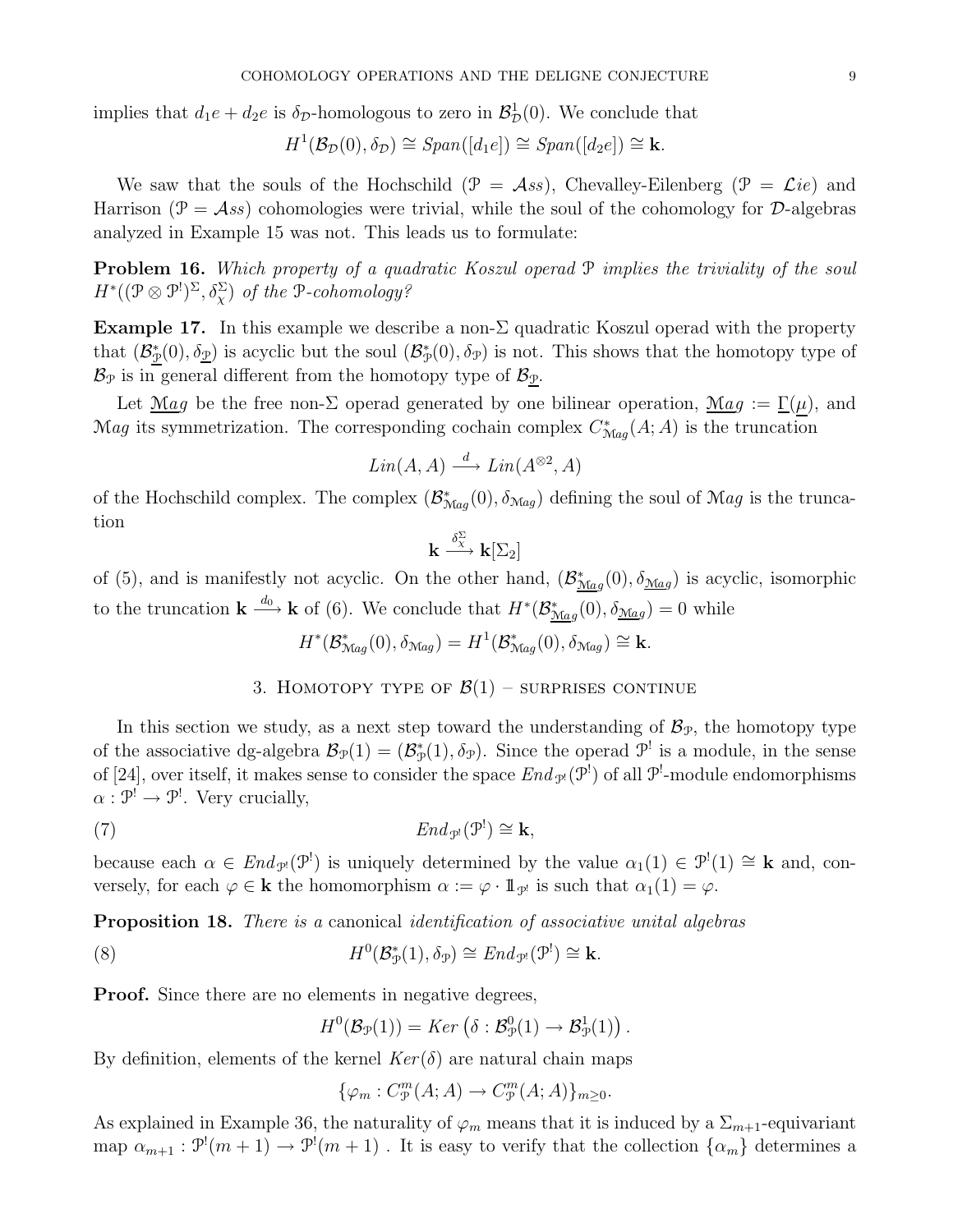chain map if and only if it assembles into a  $\mathcal{P}^!$ -module endomorphism  $\alpha: \mathcal{P}^! \to \mathcal{P}^!$ .

The following example shows that the dg-associative algebra  $\mathcal{B}_{\mathcal{P}}(1)$  might in general have nontrivial cohomology in positive degrees.

**Example 19.** Let  $Sym$  be the operad describing algebras with one commutative bilinear multiplication and no axioms. Explicitly,  $\mathcal{S}ym$  is the free operad generated by the trivial representation of  $\Sigma_2$  placed in arity two. It is a Koszul quadratic operad whose quadratic dual  $\mathcal{S}ym^!$  is given by  $Sym^!(1) = \mathbf{k}, \, \mathcal{S}ym^!(2) = \text{sgn}_2$  (the signum representation of  $\Sigma_2$ ), and  $\mathcal{S}ym^!(m) = 0$  for  $m \geq 3$ .

The cohomology of a  $\mathcal{S}ym$ -algebra  $A = (A, \cdot)$  is the cohomology of the two-term complex (which should be interpreted as a truncation of the Harrison complex)

$$
Lin(A, A) \xrightarrow{d} Lin(S^2A, A),
$$

where  $S<sup>2</sup>A$  is the second symmetric power of A. The differential d is given by the usual formula

$$
(d\phi)(a,b) := a \cdot \phi(b) - \phi(a \cdot b) + \phi(b) \cdot a,
$$

for  $\phi \in Lin(A, A)$  and  $a, b \in A$ .

We are going to describe the dg-algebra  $\mathcal{B}_{Sym}^*(1)$ . Let  $\alpha$  be the projection of  $Lin(A, A) \oplus$  $Lin(S<sup>2</sup>A, A)$  onto  $Lin(A, A)$  and  $\beta$  the projection onto  $Lin(S<sup>2</sup>A, A)$ . Let u and v be degree +1 operations given by

$$
u(\phi)(a, b) := a \cdot \phi(b) + \phi(a) \cdot b
$$
 and  $v(\phi)(a, b) := \phi(a \cdot b)$ ,

for  $\phi \in Lin(A, A)$  and  $a, b \in A$ . Then clearly  $\mathcal{B}^0_{Sym}(1)$  is the semisimple algebra  $\mathbf{k} \oplus \mathbf{k}$  spanned by  $\alpha$  and  $\beta$ , and the space  $\mathcal{B}^1_{Sym}(1)$  is two-dimensional, spanned by u and v. The higher  $\mathcal{B}^i_{Sym}(1)$  are, for  $i \geq 2$ , trivial. To describe the multiplication in  $\mathcal{B}_{Sym}^*(1)$ , it is enough to specify how  $\mathcal{B}_{Sym}^0(1)$ acts on  $\mathcal{B}^1_{Sym}(1)$ . This action is given by

$$
\alpha b = 0 = b\beta
$$
 and  $b\alpha = b = \beta b$ , for  $b \in \mathcal{B}^1_{Sym}(1)$ .

The differential  $\delta_{\mathcal{S}ym}$  of  $\mathcal{B}^*_{\mathcal{S}ym}(1)$  acts by

$$
\delta \alpha = -\delta \beta = u - v, \ \delta u = \delta v = 0.
$$

The cohomology of  $(\mathcal{B}_{\mathcal{S}ym}^*(1), \delta_{\mathcal{S}ym})$  can be easily calculated,

$$
H^*(\mathcal{B}_{Sym}^*(1)) \cong \mathbf{k} \oplus W,
$$

where  $W$  is the vector space spanned by the class  $[u]$ . We leave as a simple exercise to prove that there exist a quasi-isomorphism  $H^*(\mathcal{B}^*_{Sym}(1)) \to \mathcal{B}^*_{Sym}(1)$ . The dg-associative algebra  $\mathcal{B}_{Sym}(1)$  is therefore formal.

Here is a baby version of Problem 1:

Problem 20. Describe the homotopy type of the unital differential graded associative algebra  $\mathcal{B}_{\mathcal{P}}(1) = (\mathcal{B}_{\mathcal{P}}^{*}(1), \delta_{\mathcal{P}}).$  In particular, calculate the cohomology of  $\mathcal{B}_{\mathcal{P}}(1)$ .

We expect that the homotopy type of  $\mathcal{B}_{\mathcal{P}}(1)$  is that of **k** for all "reasonable" operads, though we do not know what "reasonable" means – the operad  $\mathcal{S}ym$  of Example 19 seems reasonable enough, yet the homotopy type of  $\mathcal{B}_{Sym}(1)$  is nontrivial. Let us close this section by formulating:

**Problem 21.** Which property of the operad  $\mathcal{P}$  implies that the dg associative algebra  $(\mathcal{B}_{\mathcal{P}}^*(1), \delta_{\mathcal{P}})$ has the homotopy type of  $\mathbf{k}$ ?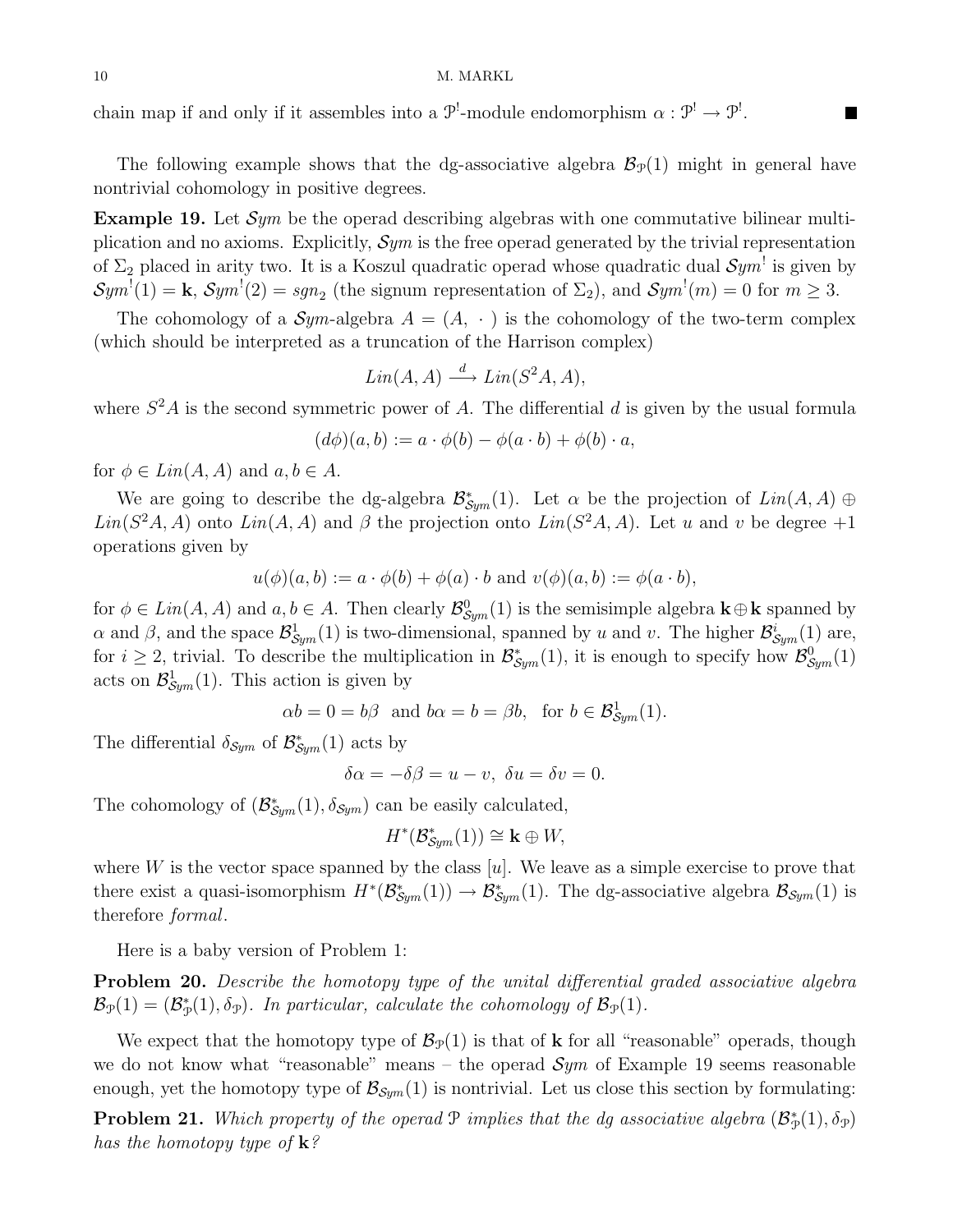# 4. THE OPERAD  $H^0(\mathcal{B}_{\mathcal{P}})$  and the intrinsic bracket

It is well-known [25, 31] that the chain complex  $C^*_{\mathcal{P}}(A;A)$  always carries a natural dg Lie algebra structure given by the intrinsic bracket. The easiest way to construct such a bracket is to identify  $C^*_{\mathcal{P}}(A;A)$  with the dg Lie algebra  $Coder^*(\mathcal{F}^c_{\mathcal{P}^1}(b|A))$  of coderivations of the cofree nilpotent  $\mathcal{P}^!$ -coalgebra cogenerated by the desuspension  $\downarrow A$  as it was done in [26, Definition II.3.99]. In this way we obtain a natural homomorphism

(9) 
$$
I: (\mathcal{L}ie, 0) \to (\mathcal{B}_{\mathcal{P}}, \delta_{\mathcal{P}})
$$

of dg operads. If P is the symmetrization of a non- $\Sigma$  operad  $\underline{P}$ , then  $Im(I) \subset \mathcal{B}_{\mathcal{P}}$ , therefore the map I of (9) factorizes through the natural inclusion  $(\mathcal{B}_{\mathcal{D}}, \delta_{\mathcal{D}}) \hookrightarrow (\mathcal{B}_{\mathcal{P}}, \delta_{\mathcal{P}})$ . Computational evidences lead us to:

**Conjecture 22.** The natural homomorphism  $I : (\mathcal{L}ie, 0) \to (\mathcal{B}_{\mathcal{P}}, \delta_{\mathcal{P}})$  induces an isomorphism of operads

$$
H^0(\mathcal{B}_\mathcal{P}) \cong \mathcal{L}ie,
$$

for an arbitrary nontrivial quadratic Koszul P.

We were able to verify Conjecture 22 for  $\mathcal{P} = \mathcal{L}ie$ , that is, to prove

(10) 
$$
H^0(\mathcal{B}_{\mathcal{L}ie}) \cong \mathcal{L}ie.
$$

This isomorphism turned out to be related to a certain characterization of free Lie algebras inside free pre-Lie algebras. More precisely, let  $pre\mathbb{L}(X)$  denote the free pre-Lie algebra generated by a set X. The commutator of the pre-Lie product makes  $pre\mathbb{L}(X)$  a Lie algebra. Let  $\mathbb{L}(X) \subset$  $preL(X)$  be the Lie algebra generated by X in  $preL(X)$ . It is not hard to see that  $L(X)$  is in fact isomorphic to the free Lie algebra on  $X$ , see also [6]. Then (10) is implied by a very explicit characterization of the subspace  $\mathbb{L}(X)$  of  $pre\mathbb{L}(X)$ .

Similarly, the conjectured isomorphism  $H^0(\mathcal{B}_{\mathcal{A}ss}) \cong \mathcal{L}ie$  can be translated into a certain characterization of free Lie algebras inside free brace algebras. We were also able to prove that, for an arbitrary quadratic Koszul operad

(11) 
$$
H^0(\mathcal{B}_\mathcal{P}(2)) \cong sgn_2,
$$

the signum representation of  $\Sigma_2$ , by describing  $H^0(\mathcal{B}_{\mathcal{P}}(2))$  in terms of suitably defined pairings  $\mathcal{P}^! \otimes \mathcal{P}^! \rightarrow \mathcal{P}^!.$ 

Let us close this section by a couple of remarks which will be useful in the proof of Proposition 26. As we recalled at the beginning of this section, there is a canonical isomorphism  $C^*_{\mathcal{P}}(A;A) \cong Coder^*(\mathcal{F}^c_{\mathcal{P}}(\downarrow A)).$  It is well-known that coderivations of a cofree nilpotent algebra form a natural pre-Lie algebra [26, II.3.9], therefore one has a natural homomorphism of non-dg operads

(12) 
$$
preI: pre\mathcal{L}ie \rightarrow \mathcal{B}_{\mathcal{P}}.
$$

The map (9) is then the composition

 $\mathcal{L}ie\longrightarrow pre\mathcal{L}ie\stackrel{preI}{\longrightarrow}\mathcal{B}_\mathcal{P}$ 

of preI with the anti-symmetrization map  $\mathcal{L}ie \rightarrow pre\mathcal{L}ie$ .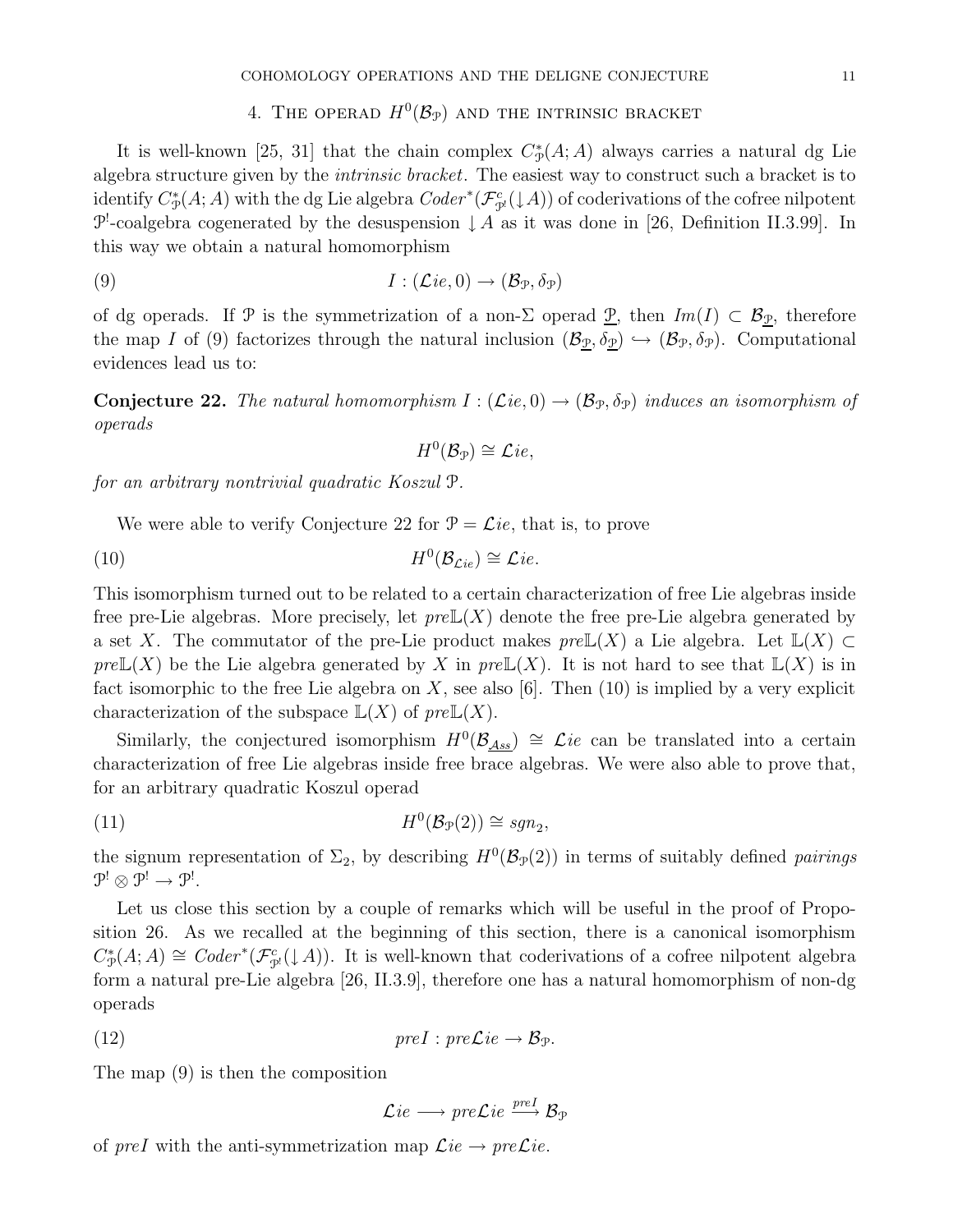

FIGURE 3. Equation (15) for  $n = 3$ .

#### 5. The cup products

The central statement of this section is Theorem 23 that claims that the suspension  $s(P \otimes P)$ (see A.3) of the operad  $(\mathcal{P} \otimes \mathcal{P}^!)$  acts on  $C^*_{\mathcal{P}}(A; A)$ , and Theorem 24 that characterizes which elements of  $s(\mathcal{P} \otimes \mathcal{P}^!)$  act via chain maps. Observe that the operad  $s(\mathcal{P} \otimes \mathcal{P}^!)$  need not be quadratic even when P is.

**Theorem 23.** There is a canonical action of the operad  $\mathbf{s}(\mathcal{P} \otimes \mathcal{P}^1)$  on the graded vector space  $C^*_{\mathcal{P}}(A;A)$ , via natural operations. This action can be interpreted as an inclusion of non-differential graded operads

(13) 
$$
cup : \mathbf{s}(\mathcal{P} \otimes \mathcal{P}^!) \hookrightarrow \mathcal{B}_{\mathcal{P}}.
$$

Proof. The proof relies on the notation introduced/recalled in A.6 and A.5. The "tautological" action of the endomorphism operad  $\mathcal{E}nd_A$  on A tensored with the action of  $\mathcal{P}^!$  on itself makes the graded vector space  $\widetilde{C}_{\mathcal{P}}^*(A;A) = \bigoplus_{m\geq 0} \widetilde{C}_{\mathcal{P}}^m(A;A)$  an  $\mathbf{s}(\mathcal{E}nd_A \otimes \mathcal{P}^!)$ -algebra. It is straightforward to prove that this action induces, via

(14) 
$$
t(f_1,\ldots,f_n) := A \text{ver}\left(t(\iota(f_1),\ldots,\iota(f_n))\right),
$$

for  $t \in s(\mathcal{E}nd_A \otimes \mathcal{P}^!)$  (n) and  $f_1, \ldots, f_n \in C^*_\mathcal{P}(A; A)$ , an action of  $s(\mathcal{E}nd_A \otimes \mathcal{P}^!)$  on the graded vector space  $C^*_{\mathcal{P}}(A;A)$ . Suppose that A is a P-algebra, with the structure given by  $\alpha: \mathcal{P} \to \mathcal{E}nd_A$ . Action (13) is obtained by composing action (14) with the homomorphism  $\mathbf{s}(\alpha \otimes 1\!\!1) : \mathbf{s}(\mathcal{P} \otimes \mathcal{P}^1) \rightarrow$  $\mathbf{s}(\mathcal{E}nd_A \otimes \mathcal{P}^!)$ . An alternative description of (13) is given in Example 38 of Section 7.

We use inclusion (13) to view  $s(P \otimes P')$  as a suboperad of  $B_{\mathcal{P}}$ . Elements of  $s(P \otimes P')$  need not be  $\delta_{\mathcal{P}}$ -closed in  $\mathcal{B}_{\mathcal{P}}$ ; let  $\mathcal{Z}_{\mathcal{P}} \subset s(\mathcal{P} \otimes \mathcal{P}^{\perp})$  denote the suboperad of  $\delta_{\mathcal{P}}$ -cocycles. In Proposition 24, which describes  $\mathcal{Z}_{\mathcal{P}}$  explicitly, we use the canonical element  $\chi$  introduced in Definition 8.

**Theorem 24.** The suboperad  $\mathcal{Z}_{\mathcal{P}}$  of  $\delta_{\mathcal{P}}$ -closed elements in  $\mathbf{s}(\mathcal{P}\otimes\mathcal{P}^{\mathcal{P}})$  is characterized as follows:  $t \in \mathbf{s}(\mathcal{P} \otimes \mathcal{P}^!)$  $(n)$  belongs to  $\mathcal{Z}_{\mathcal{P}}(n)$  if and only if

(15) 
$$
\chi \circ_2 t + t \circ_1 \chi + (t \circ_2 \chi)(12) + (t \circ_3 \chi)(123) + \cdots + (t \circ_n \chi)(123 \cdots n) = 0,
$$

where  $(123 \cdots k) \in \Sigma_{n+1}$  is the cycle

$$
\left(\begin{array}{ccccccccc}\n1 & 2 & 3 & \cdots & k & k+1 & \cdots & n+1 \\
2 & 3 & 4 & \cdots & 1 & k+1 & \cdots & n+1\n\end{array}\right).
$$

The **proof** is a completely straightforward calculation. We recommend as an exercise to verify that solutions of (15) are indeed closed under operadic composition. The meaning of equation (15) should be clear from Figure 3. The importance of the operad  $\mathcal{Z}_{\mathcal{P}}$  is explained by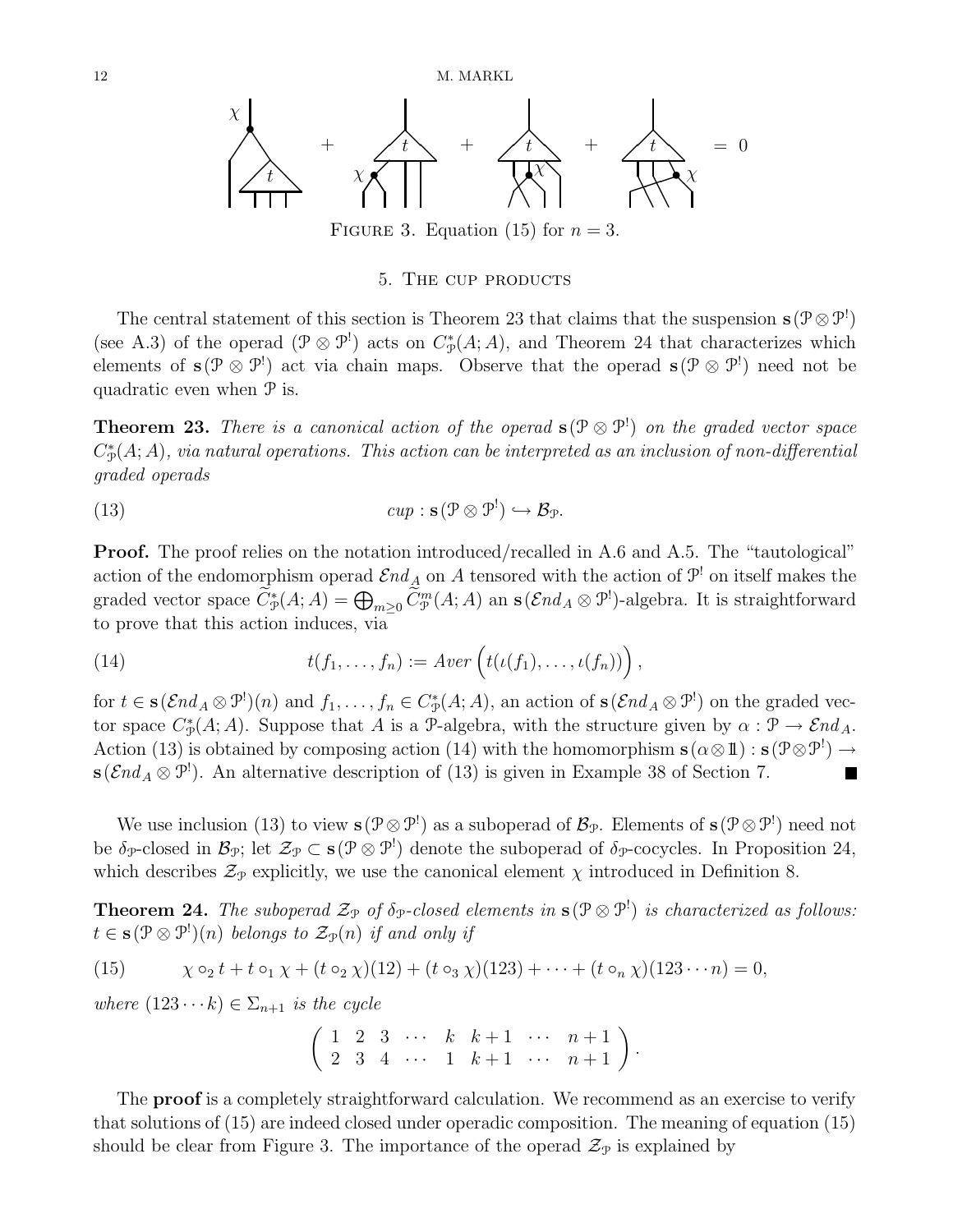**Corollary 25.** The map cup of  $(13)$  induces a canonical map (denoted again cup)

(16) 
$$
cup: \mathcal{Z}_{\mathcal{P}} \to H^*(\mathcal{B}_{\mathcal{P}}, \delta_{\mathcal{P}}),
$$

therefore  $H^*_\mathcal{P}(A;A)$  is a natural  $\mathcal{Z}_{\mathcal{P}}$ -algebra.

From reasons which become clear later we call operations induced by elements of  $\mathcal{Z}_p$  the cup products. The following proposition in which  $\mathcal{L}ie$  is the operad for Lie algebras (see A.2) shows that the operad  $\mathcal{Z}_{\mathcal{P}}$  is always nontrivial (provided  $\mathcal{P} \neq 1$ ) while the map (16) is never monic.

**Proposition 26.** The operad  $\mathcal{Z}_P$  contains the canonical element  $\chi$ . There exists a unique map  $L : s\mathcal{L}ie \to \mathcal{Z}_{\mathcal{P}}$  that sends the generator  $s\lambda \in s\mathcal{L}ie(2)$  into  $\chi \in \mathcal{Z}_{\mathcal{P}}(2)$ . All elements in the image of this map are  $\delta_P$ -cohomologous to zero in  $\mathcal{B}_P$ .

**Proof.** Recall [13, Corollary 2.2.9(b)] that, for each quadratic operad  $\mathcal{P}$ , there exits a morphism of operads  $\mathcal{L}ie \to \mathcal{P}\otimes\mathcal{P}^!$  that takes the generator  $\lambda \in \mathcal{L}ie(2)$  into the identity operator in  $\mathcal{P}(2) \otimes \mathcal{P}(2) \# \cong \mathcal{P}(2) \otimes \mathcal{P}^1(2)$ . Let  $L : s\mathcal{L}ie \to s(\mathcal{P} \otimes \mathcal{P}^1)$  be the suspension of this morphism. Let us prove, using Theorem 24, that  $\chi \in \mathcal{Z}_{\mathcal{P}}(2)$ . Equation (15) for  $t = \chi$  reads

$$
\chi \circ_2 \chi + \chi \circ_1 \chi + (\chi \circ_2 \chi)(12) = 0,
$$

which can be written, due to the symmetry (4) of  $\chi$ , as the Jacobi identity for a degree 1 "multiplication"  $\chi$ :

(17) 
$$
\chi \circ_1 \chi + (\chi \circ_1 \chi)(123) + (\chi \circ_1 \chi)(132) = 0,
$$

or, pictorially,



But (17) is satisfied, because  $\chi = L(s\lambda)$  by definition, and  $s\lambda \in s\mathcal{L}ie(2)$  satisfies the same condition in  $s\mathcal{L}ie$ . The inclusion  $Im(L) \subset \mathcal{Z}_{\mathcal{P}}$  follows from the fact that  $Im(L)$  is generated by  $\chi$  and that  $\mathcal{Z}_{\mathcal{P}}$  is a suboperad of  $\mathbf{s}(\mathcal{P}\otimes\mathcal{P}^!)$ .

Let us prove that all elements in the image of L are  $\delta_p$ -cohomologous to zero. Let  $\ell \in preLie(2)$ be the generator of the quadratic operad  $preLie$  for pre-Lie algebras and let ∘ :=  $preI(\ell) \in \mathcal{B}_{\mathcal{P}}^0(2)$ , where  $pref: preLie \to \mathcal{B}_{\mathcal{P}}$  is the map considered in (12) at the end of Section 4. It is easy to verify that then  $\chi = \delta_{\mathcal{P}}(\circ)$ . This finishes the proof of Proposition 26, because  $Im(L)$  is generated by  $\chi$ .  $\blacksquare$ 

Suppose that P is the symmetrization of a non- $\Sigma$  operad  $\underline{P}$ . Given  $t \in s(\mathcal{P} \otimes \mathcal{P}^!)$  as in Theorem 24,  $cup(t) \in \mathcal{B}_{\mathcal{D}}(n)$  if and only if t belongs to the  $\Sigma_n$ -closure of  $\mathbf{s}(\mathcal{D} \otimes \mathcal{D}^!) (n)$  in  $\mathbf{s}(\mathcal{P}\otimes\mathcal{P}^{\prime})(n)$ , that is, if  $t=\underline{t}\sigma$  for some  $\underline{t}\in\mathbf{s}(\underline{\mathcal{P}}\otimes\underline{\mathcal{P}}^{\prime})(n)$  and  $\sigma\in\Sigma_n$ . In the following non- $\Sigma$ version of Theorem 24,  $\chi \in s(\underline{\mathcal{P}} \otimes \underline{\mathcal{P}}^1)(2)$  is the non- $\Sigma$  canonical element introduced in Section 2.

**Theorem 27.** An element  $\underline{t} \in s(\underline{\mathcal{P}} \otimes \underline{\mathcal{P}}^1)(n) \subset s(\mathcal{P} \otimes \mathcal{P}^1)(n)$  belongs to  $\mathcal{Z}_{\mathcal{P}}(n)$  if and only if

(18) 
$$
\underline{\chi} \circ_2 \underline{t} = \underline{t} \circ_1 \underline{\chi} = \underline{t} \circ_2 \underline{\chi} = \cdots = \underline{t} \circ_n \underline{\chi} = \underline{\chi} \circ_1 \underline{t},
$$

see Figure 4.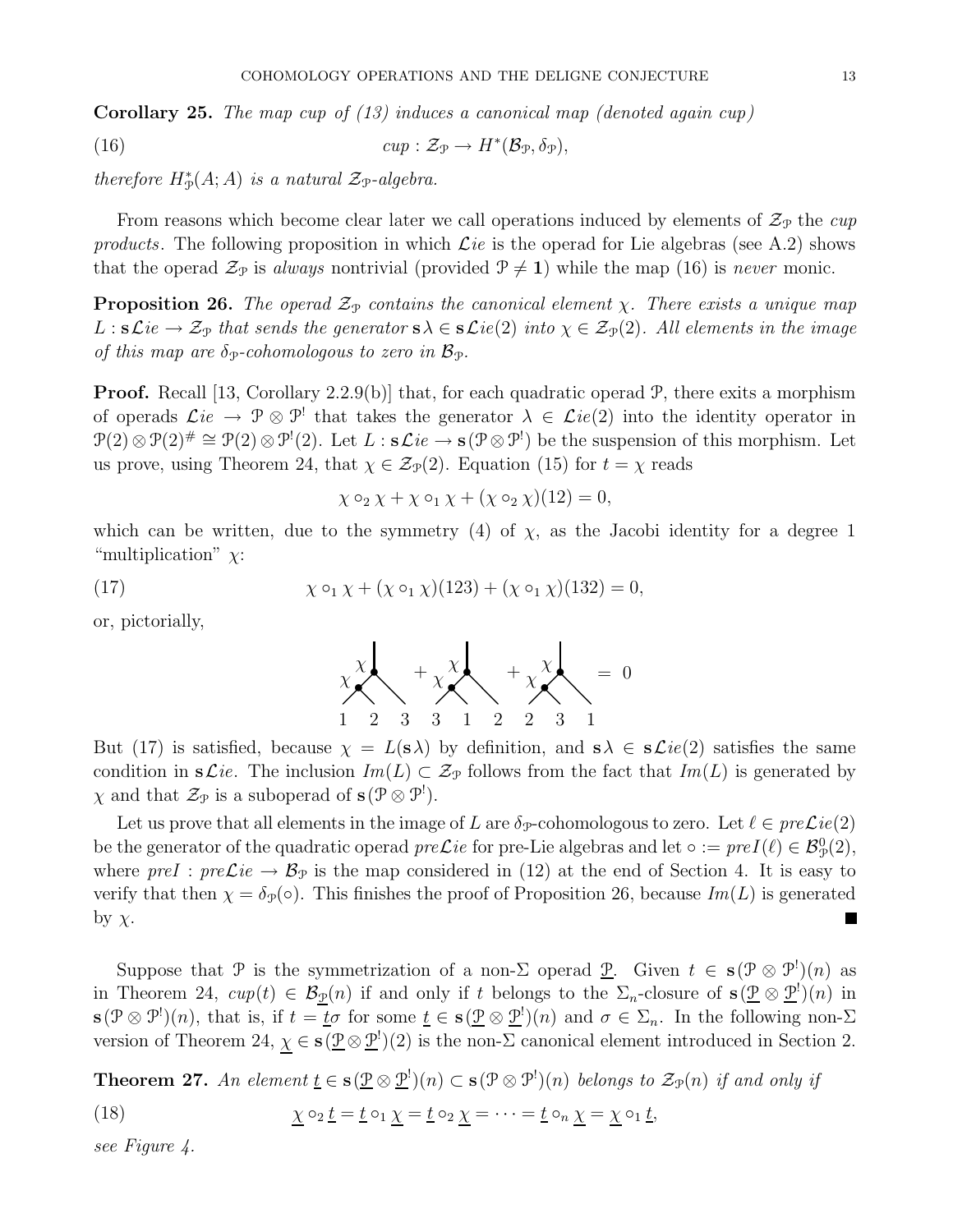

**Proof** of Theorem 27 is a straightforward verification. The **proof** of the following proposition is similar to that of Proposition 26.

**Proposition 28.** Let P be the symmetrization of a non- $\Sigma$  operad  $\underline{P}$ . Then  $\chi \in \mathcal{Z}_{\mathcal{P}}$  and there exists a unique map  $A : s\mathcal{A}ss \to \mathcal{Z}_{\mathcal{P}}$  defined by  $A(s\mu) := \chi$ , where  $s\mu \in s\mathcal{A}ss(2)$  is the suspension of the generator  $\mu$  (see A.2). Moreover, the diagram



where  $L$  is as in Proposition 26, with the vertical map given by the anti-commutator of the associative product, commutes.

**Example 29.** – Hochschild cohomology. Let  $\mathcal{P} = \mathcal{A}$ ss be the operad for associative algebras. Then  $\mathbf{s}(\mathcal{P}\otimes\mathcal{P}^!) = \mathbf{s}(\mathcal{A}ss\otimes\mathcal{A}ss)$  and a simple calculation reveals that the map A of Proposition 28 is the suspended diagonal  $s\Delta : s\mathcal{A}ss \to s(\mathcal{A}ss \otimes \mathcal{A}ss)$  and that  $\mathcal{Z}_{\mathcal{A}ss} = Im(A)$ . Therefore

$$
\mathcal{Z}_{\mathcal{A}ss} \cong \mathbf{s} \mathcal{A} \mathit{ss}.
$$

The generator  $s\mu \in s\mathcal{A}ss(2)$  is mapped to the "classical" cup product  $f, g \mapsto f \cup g$  of Hochschild cochains [9], and the generator  $s\lambda \in s\mathcal{L}ie(2)$  to the anti-commutator of this cup product:

$$
f, g \mapsto f \cup g + (-1)^{|f||g|} g \cup f
$$

which cohomologous to zero, because the cup product of Hochschild cochains is homotopy commutative [9, Theorem 3].

**Example 30.** – Chevalley-Eilenberg cohomology. If  $\mathcal{P} = \mathcal{L}ie$  is the operad for Lie algebras, then  $\mathbf{s}(\mathcal{P} \otimes \mathcal{P}^!) = \mathbf{s}(\mathcal{L}ie \otimes \mathcal{C}om) \cong \mathbf{s}\mathcal{L}ie$  and we see immediately that

(19) 
$$
\mathcal{Z}_{\mathcal{L}ie} \cong s\mathcal{L}ie = Im(L).
$$

The generator  $s\lambda \in \mathcal{L}ie(2)$  is mapped to the product  $f, g \mapsto \{f, g\}$ , which is cohomologous to zero, see [22, Exercise 7].

**Example 31.** – Harrison cohomology. Here  $P = Com$  is the operad for commutative associative algebras and  $\mathbf{s}(\mathcal{P} \otimes \mathcal{P}^!) = \mathbf{s}(\mathcal{C}om \otimes \mathcal{L}ie) \cong \mathbf{s}\mathcal{L}ie$ , therefore, as in Example 30,

(20) 
$$
\mathcal{Z}_{Com} \cong s\mathcal{L}ie = Im(L).
$$

Equations (19) and (20) illustrate the obvious self-duality of the space of cup products:

$$
\mathcal{Z}_{\mathcal{P}^!}\cong\mathcal{Z}_{\mathcal{P}},
$$

compare Conjecture 5.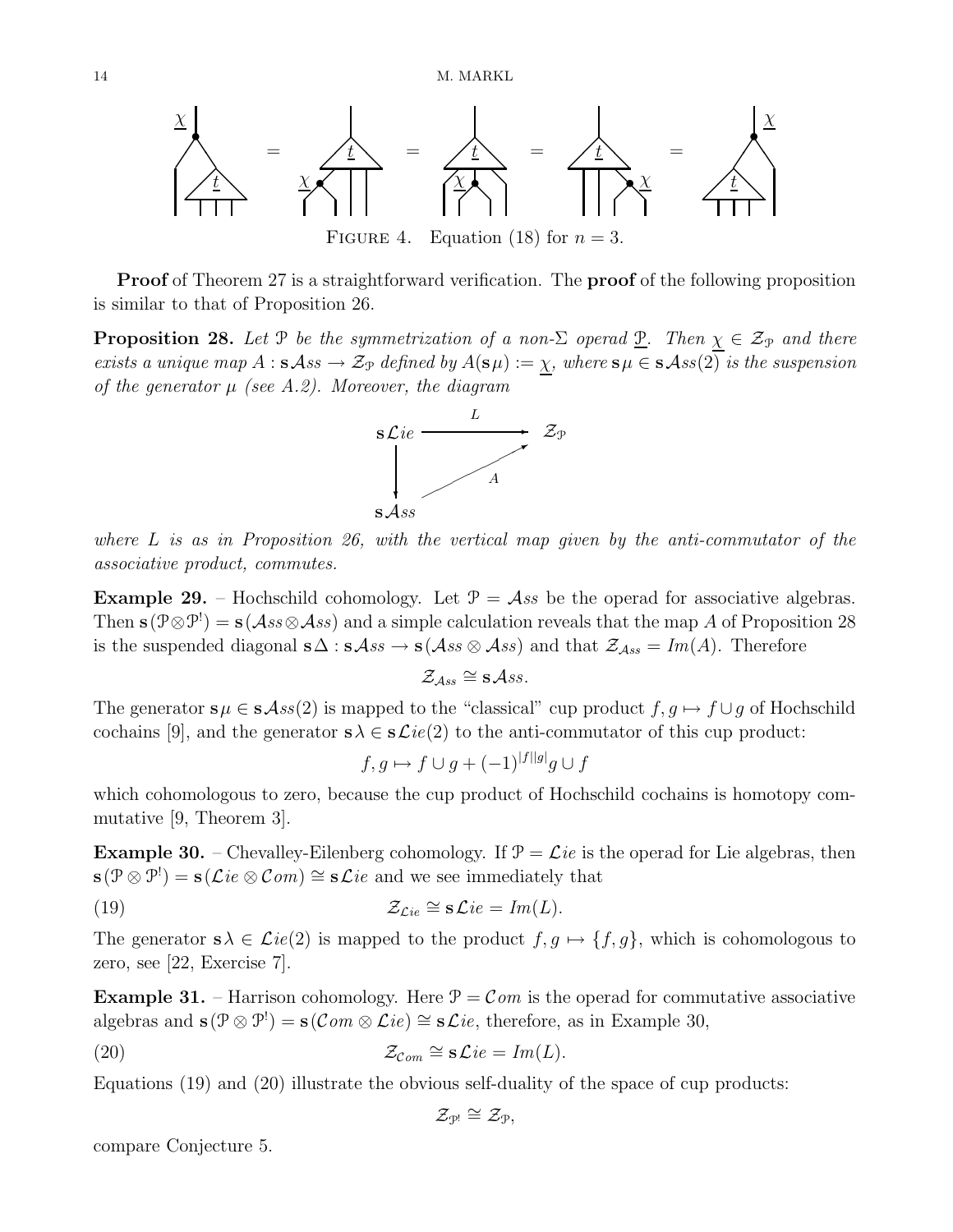**Example 32.** If  $\mathcal{D} = \mathcal{A}$ ss  $* \mathcal{A}$ ss is as in Example 15, then

$$
\mathcal{Z}_{\mathcal{D}} = \mathbf{s} \mathcal{A} \mathit{ss} \vee \mathbf{s} \mathcal{A} \mathit{ss}.
$$

Let us describe products corresponding to the generators of the 4-dimensional vector space

$$
(\mathbf{s} \mathcal{A} \mathit{ss} \vee \mathbf{s} \mathcal{A} \mathit{ss})(2) = \mathbf{s} \mathcal{A} \mathit{ss}(2) \oplus \mathbf{s} \mathcal{A} \mathit{ss}(2) \cong \uparrow \mathbf{k}[\Sigma_2] \oplus \uparrow \mathbf{k}[\Sigma_2].
$$

Recall that  $C^*_{\mathcal{D}}(A;A)$  is the total complex of the meager bicomplex in Figure 2. Let  $\cup^1$ (resp.  $\cup^2$ ) be the cup product in the horizontal (resp. vertical) subcomplex in Figure 2. Let  $\pi_1$ (resp.  $\pi_2$ ) be the projection of  $C^*_{\mathcal{D}}(A;A)$  onto the horizontal (vertical) subcomplex. Likewise, let  $\iota_1$  (resp.  $\iota_2$ ) be the inclusion. Although neither  $\pi_i$ ,  $\iota_i$  nor  $\cup^i$  are chain maps  $(i = 1, 2)$ , the compositions

$$
f \cup_1 g := \iota_1(\pi_1 f \cup^1 \pi_1 g) \text{ and } f \cup_2 g := \iota_2(\pi_2 f \cup^2 \pi_2 g)
$$

are chain operations. The generators of  $s\mathcal{A}ss(2)\oplus s\mathcal{A}ss(2)$  then correspond to the four operations

$$
f, g \mapsto f \cup_1 g, f, g \mapsto f \cup_2 g, f, g \mapsto g \cup_1 f \text{ and } f, g \mapsto g \cup_2 f.
$$

The combination

$$
(f \cup_1 g + f \cup_2 g) + (-1)^{|f||g|} (g \cup_1 f + g \cup_2 f)
$$

is cohomologous to zero and the image  $T(\mathcal{Z}_{\mathcal{D}}(2))$  of  $\mathcal{Z}_{\mathcal{D}}$  in  $H^1(\mathcal{B}_{\mathcal{D}}(2))$  is easily seen to be 3dimensional.

#### 6. OPERAD  $\mathcal{B}_{Ass}$  and the Deligne conjecture

In this section we recall some results related to  $\mathcal{B}_{Ass}$  and the Deligne conjecture. Let us make a necessary comment about our degree convention. We use the grading such that the intrinsic bracket of Section 4 has degree 0 in  $\mathcal{B}_{\mathcal{P}}^{*}(2)$ , while the *n*-fold cup products of Section 5 are of degree  $n-1$  in  $\mathcal{B}_{\mathcal{P}}^{*}(n)$ . In the literature related to the Deligne conjecture, the convention under which the intrinsic bracket has degree 1 and the *n*-fold cup products are of degree 0 is often used. These two conventions are tied by the following regrading operator:

$$
Reg(\mathcal{B}_{\mathcal{P}}^*(n)) := \mathcal{B}_{\mathcal{P}}^{n-1-*}(n).
$$

In what follows we identify operads that differ only by the above regrading. In particular, the operad Ger for Gerstenhaber algebras becomes identified with the operad Braid for braid algebras (also called 1-algebras), see A.4.

Let us recall that a topological operad A is an  $E_2$ -operad if it has the homotopy type of the little discs operad  $\mathcal{D}_2$  [27]. According to the Formality Theorem [34], the operad  $S_*(\mathcal{A})$  of singular chains on such an operad has the homotopy type of the operad  $\mathcal{B}raid$  for braid algebras.

(i) D. Tamarkin and B. Tsygan studied in [32, Section 3] a certain operad  $F = \{F(n)\}_{n\geq 1}$ of natural operations on the cosimplicial Hochschild complex  $C^{\bullet}(X,X)$  of a topological unital monoid X. The *n*-th space of this cosimplicial set is the space  $Cont(X^{\times n}, X)$  of continuous maps from the *n*-th cartesian power of X to X. For each  $n \geq 1$ ,  $F(n)$  is a functor  $(\Delta^{op})^n \times \Delta \to$  Sets. They then considered a topological operad  $E = {E(n)}_{n>1}$  whose pieces are the topological realizations of these functors and claimed that  $E$  is an  $E_2$ -operad.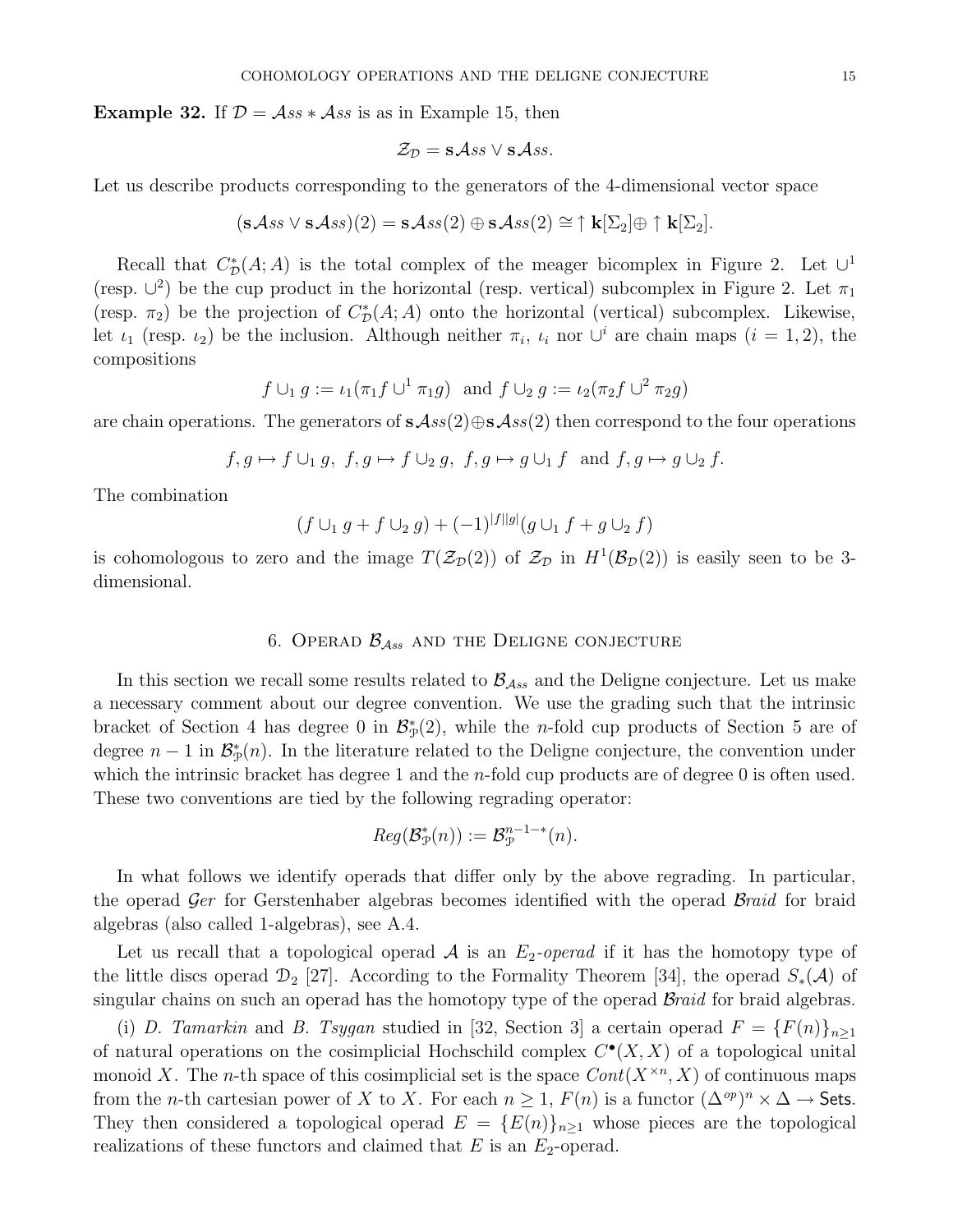#### 16 M. MARKL

It is not difficult to see that the operad  $CN_*(F)$  of normalized chains of F coincides with the operad  $\{\mathcal{B}_{Ass}(n)\}_{n\geq 1}$  (our  $\mathcal{B}_{Ass}$  without constants). Since  $(\mathcal{B}_{Ass}^*(0), \delta_{Ass})$  is acyclic (see Example 12), we could conclude that  $\mathcal{B}_{\mathcal{A}ss}$  has the homotopy type of  $\mathcal{G}er$ , but we must bear in mind that the arguments in [32] were merely sketched.

(ii) J.E. McClure and J.H. Smith considered in [29] a dg-suboperad  $S_2$  of their "sequence" operad  $S$  and proved that  $S_2$  naturally acts on the Hochschild cochain complex of an associative algebra. In our terminology this means that they constructed a canonical map  $S_2 \to \mathcal{B}_{\mathcal{A}ss}$ . They then verified the Deligne conjecture by showing, using a result of [1], that  $S_2$  has the homotopy type of the singular chain complex  $S_*(\mathcal{D}_2)$  of the little discs operad. Their proof is a very reliable one.

(iii) M. Kontsevich and Y. Soibelman [20] introduced a "minimal operad" M naturally acting on the Hochschild cochain complex of an  $A_{\infty}$ -algebra. In our terminology, M was a suboperad of  $\mathcal{B}_{sh,Ass}$  generated by braces and cup products. They then argued that M has the homotopy type of the operad of suitably defined piecewise algebraic chains on the operad  $FM<sub>2</sub>$  of the Fulton-MacPherson compactification of the configuration space of points in  $\mathbb{R}^2$ . Since  $FM_2$  is, by [30, Proposition 3.9, an  $E_2$ -operad, they concluded that M has the homotopy type of  $\mathcal{G}er$ .

(iv) R.M. Kaufmann realized in [17] that the cellular chains  $CC_*(\mathcal{C}act^1)$  on his operad-upto-homotopy  $\mathcal{C}act^1$  of spineless normalized cacti is a honest operad which naturally acts on the Hochschild cochain complex, via braces and cup products. By comparing  $\mathcal{C}act^1$  to the operad Cact of spineless (non-normalized) cacti, he concluded that  $CC_*(\mathcal{C}act^1)$  is a model for chains on the little discs operad  $\mathcal{D}_2$ .

All the proofs of the Deligne conjecture mentioned above use some special features of associative algebras and  $E_2$ -operads, such as the cosimplicial structure of the Hochschild cochain complex, Fiedorowicz' detection principle, or a relation to the Fulton-MacPherson and cacti operads. None of these features are available for a general operad P, we therefore think that the analysis of the homotopy type of  $\mathcal{B}_{\mathcal{P}}$  for a general Koszul quadratic  $\mathcal{P}$  is substantially more difficult than the analysis of  $\mathcal{B}_{\mathcal{A}ss}$ .

Let us mention that there are other approaches to the Deligne conjecture, as D. Tamarkin's proofs that use the Etingof-Kazhdan quantization [14, 33], or those based on a suitable filtration of the Fulton-MacPherson compactification  $FM_2$ , see E. Getzler and J.D.S. Jones [12] or A.A. Voronov [36].

#### 7. Natural operations

Let use recall the following definitions which can be found for example in [26, Section II.1.5]. By a tree we mean a connected graph T without loops. A valence of a vertex v of T is the number of edges adjacent to v. A leg or leaf of  $T$  is an edge adjacent to a vertex of valence one, other edges of T are interior . We in fact discard vertices of valence one at the endpoints of the legs, therefore the legs become "half-edges" having only one vertex. By a rooted or directed tree we mean a tree with a distinguished *output* leg called the *root*. The remaining legs are called the *input legs* of the tree. A tree with a input legs labelled by elements of the set  $\{1, 2, \ldots, a\}$  is called an a-tree. A rooted tree is automatically oriented, each edge pointing towards the root. The edges pointing towards a given vertex  $v$  are called the *input edges* of  $v$ , the number of these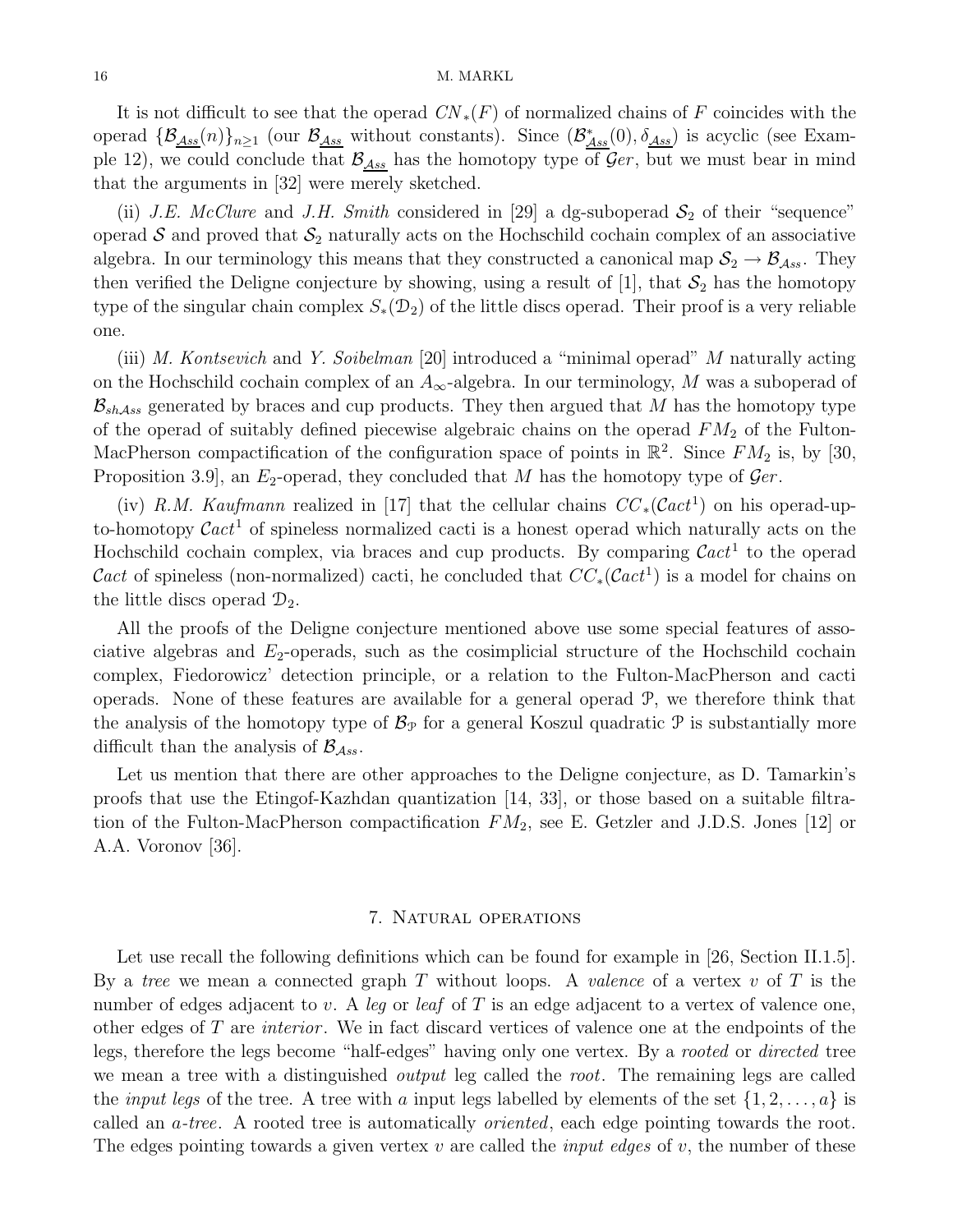input edges is then the *arity* of v denoted  $ar(v)$ . Vertices of arity one are called unary, vertices of arity two binary, vertices of arity three ternary, etc.

**Notation.** Let n, m and  $m_1, \ldots, m_n$  be non-negative integers. In the rest of this section, i will always denote an integer between 0 and n,  $a := m + 1$  and  $a_i := m_i + 1$ . We will also assume the notation introduced in A.6.

An n-linear natural operation

$$
U: C^{m_1}_{\mathcal{P}}(A; A) \otimes \cdots \otimes C^{m_n}_{\mathcal{P}}(A; A) \to C^{m}_{\mathcal{P}}(A; A)
$$

is given by the following data.

(i) A rooted a-tree T with n white vertices  $w_1, \ldots, w_n$  of arities  $a_1, \ldots, a_n$ , and k at least binary black vertices,  $k \geq 0$ .

(ii) A linear order on the set of input edges of each white vertex of  $T$ .

- (iii) A decoration of black vertices of  $T$  by elements of  $\mathcal{P}$ .
- (iv) A linear map  $\Phi : \mathbf{s} \mathcal{P}^!(a_1) \otimes \cdots \otimes \mathbf{s} \mathcal{P}^!(a_n) \to \mathbf{s} \mathcal{P}^!(a)$ .

Given the above data and  $f_i \in C^{m_i}_{\mathcal{P}}(A;A)$ , the value  $U(f_1,\ldots,f_n) \in C^{m}_{\mathcal{P}}(A;A)$  is defined as follows. Let us decompose

$$
f_i = \sum_{\kappa_i} \phi_i^{\kappa_i} \otimes q_{\kappa_i}^i \in [Lin(A^{\otimes a_i}, A) \otimes s\mathcal{P}^!(a_i)]^{\Sigma_{a_i}} \cong C_{\mathcal{P}}^{m_i}(A; A),
$$

where  $\phi_i^{\kappa_i} \in Lin(A^{\otimes a_i}, A), q_{\kappa_i}^i \in \mathbf{s} \mathcal{P}^{\mathsf{I}}(a_i)$  and  $\kappa_i$  is a summation index. Since the inputs of white vertices are linearly ordered, each  $\phi_i^{\kappa_i}$  determines a decoration of the white vertex  $w_i$ by an element of  $Lin(A^{\otimes a_i}, A) = \mathcal{E}nd_A(a_i)$ . Recall that A is a P-algebra with the structure homomorphism  $\alpha : \mathcal{P} \to \mathcal{E}nd_A$ . Applying  $\alpha$  to the decorations of the black vertices we decorate also black vertices with elements of  $\mathcal{E}nd_A$ . So T is now a tree with all vertices decorated by  $\mathcal{E}nd_A$ . The composition in the operad  $\mathcal{E}nd_V$  along T [13] determines, for each  $k_1, \ldots, k_n$ , the element

$$
T(\phi_1^{\kappa_1}, \dots, \phi_n^{\kappa_n}) \in Lin(A^{\otimes a}, A).
$$

Let

$$
\widetilde{U}(f_1,\ldots,f_n):=\sum_{\kappa_1,\ldots,\kappa_n}T(\phi_1^{\kappa_1},\ldots,\phi_n^{\kappa_n})\otimes\Phi(q_{\kappa_1}^1,\ldots,q_{\kappa_n}^n)\in Lin(A^{\otimes a},A)\otimes\mathbf{s}\mathcal{P}^!(a)\cong\widetilde{C}_{\mathcal{P}}^m(A;A).
$$

Finally, let  $U(f_1,\ldots,f_n) := Aver(\widetilde{U}(f_1,\ldots,f_n)) \in C_{\mathcal{P}}^m(A;A)$ . It follows from an elementary combinatorics of trees that

$$
\deg(U) = ar(b_1) + \cdots + ar(b_k) - k,
$$

therefore deg(U) is always non-negative and deg(U) = 0 if and only if T has no black vertex.

**Definition 33.** Let  $\mathcal{B}_{\mathcal{P}} := {\mathcal{B}_{\mathcal{P}}(n)}_{n>0}$  be the operad spanned by all natural operations  $U = U_{(T,\Phi)}$ in the above sense. Since the differential  $d_{\mathcal{P}}$  of  $C_{\mathcal{P}}^{*}(A;A)$  is itself a natural operation living in  $\mathcal{B}^1_{\mathcal{P}}(1)$ , it induces a differential  $\delta_{\mathcal{P}}$  on  $\mathcal{B}_{\mathcal{P}}$  by the standard formula

$$
\delta_{\mathcal{P}}(U)(f_1,\ldots,f_n) := d_{\mathcal{P}}U(f_1,\ldots,f_n) - (-1)^{|U|} \sum_{1 \leq i \leq n} (-1)^{|f_1| + \cdots + |f_{i-1}|} U(f_1,\ldots,f_n f_i,\ldots,f_n),
$$

making  $\mathcal{B}_{\mathcal{P}} = (\mathcal{B}_{\mathcal{P}}^*, \delta_{\mathcal{P}})$  a dg-operad.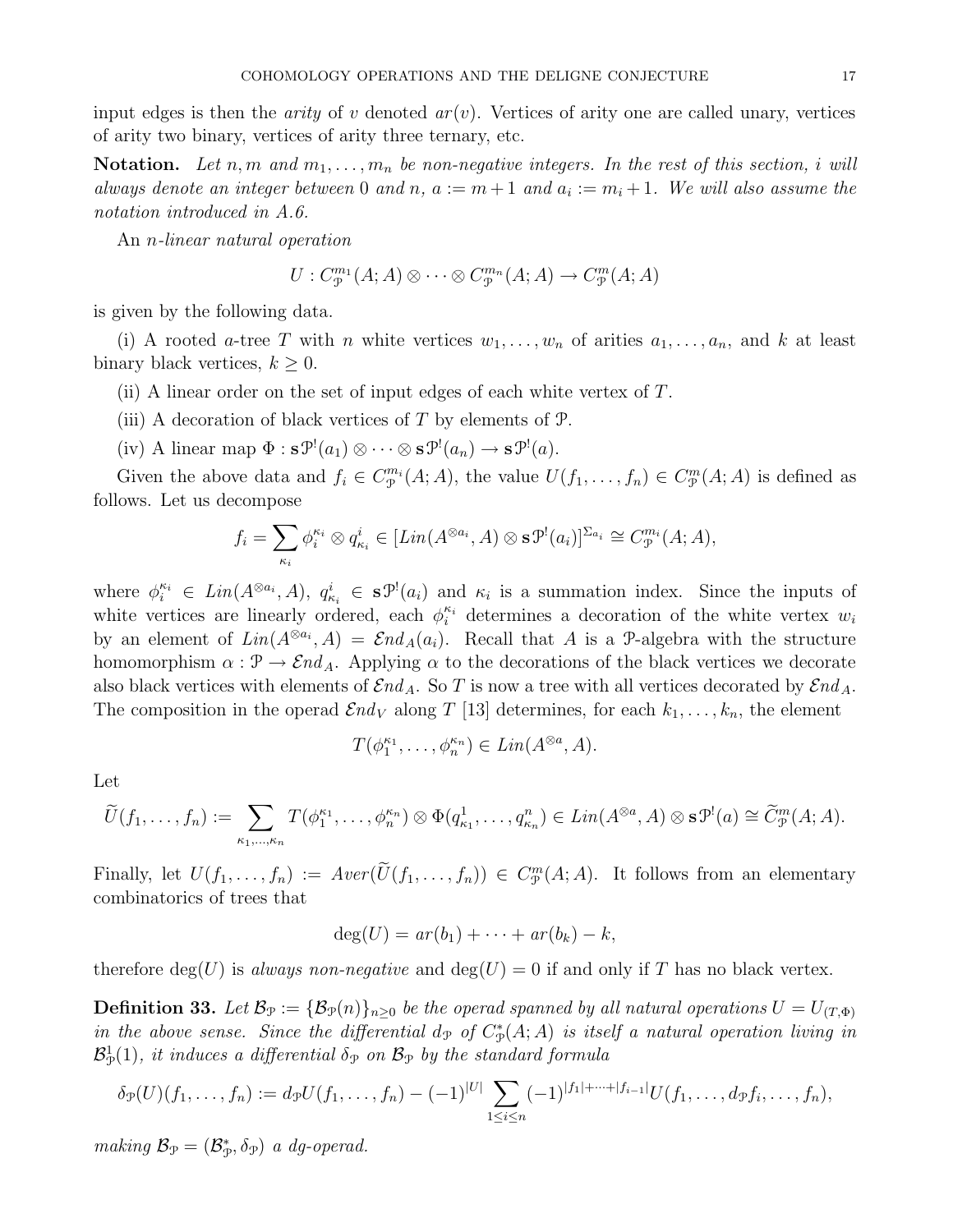

FIGURE 5. The tree defining a constant in  $\mathcal{B}_{\mathcal{P}}^{m}(0)$  (left) and a unary operation in  $\mathcal{B}_{\mathcal{P}}^0(1)$  (right), where  $m = a + 1$  as always.

Heuristically, the value  $U_{(T,\Phi)}(f_1,\ldots,f_n)$  is given by inserting  $f_i$  at the vertex  $w_i$  of  $T, 1 \leq i \leq j$ n, and then performing the composition along  $\Phi$ . The operadic composition of  $\mathcal{B}_{\mathcal{P}}$  is the vertex insertion similar to that of [2] and the symmetric group permutes the labels of white vertices. In the following definition we introduce a non- $\Sigma$  version of  $\mathcal{B}_{\mathcal{P}}$ .

**Definition 34.** Suppose  $P$  is the symmetrization of a non- $\Sigma$  operad  $\underline{P}$ . Let  $B_{\mathcal{P}}$  be the dg-suboperad of  $\mathcal{B}_{\mathcal{P}}$  spanned by natural operations  $U_{(T,\Phi)}$  as in Definition 33 such that the tree T is planar, with black vertices decorated by elements of  $\underline{P}$ , and the map  $\Phi$  such that

$$
\Phi(\mathbf{s}\underline{\mathcal{P}}^{\mathbf{l}}(a_1) \otimes \cdots \otimes \mathbf{s}\underline{\mathcal{P}}^{\mathbf{l}}(a_n)) \subset \mathbf{s}\underline{\mathcal{P}}^{\mathbf{l}}(a).
$$

**Example 35.** – Constants. Let us see what happens if T is the a-corolla with one black vertex decorated by  $p \in \mathcal{P}(a)$  and no white vertices as in Figure 5. The map  $\Phi : \mathbf{k} \to \mathbf{s} \mathcal{P}'(a)$  is given by specifying an element  $\varphi := \Phi(1) \in s\mathcal{P}^!(a)$  and  $\tilde{U}$  determined by this  $\Phi$  equals  $\alpha(p) \otimes \varphi \in$  $\tilde{C}_{\mathcal{P}}^{m}(A; A)$ . Since  $\alpha$  is equivariant,

$$
Aver(\alpha(p) \otimes \varphi) = (\alpha \otimes 1\!\!1)(Aver(p \otimes \varphi))
$$

therefore  $U := Aver(\alpha(p) \otimes \varphi) \in C_{\mathcal{P}}^{m}(A; A)$  is parametrized by an element in the image of the averaging map

$$
Aver: \mathcal{P}(a) \otimes \mathbf{s} \mathcal{P}^!(a) \rightarrow (\mathcal{P}(a) \otimes \mathbf{s} \mathcal{P}^!(a))^{\Sigma_a},
$$

in other words,

$$
\mathcal{B}_{\mathcal{P}}^m(0) \cong \mathbf{s}(\mathcal{P} \otimes \mathcal{P}^!) (a)^{\Sigma_a}, \ m \geq 0.
$$

It is equally easy to see that, for a quadratic Koszul non- $\Sigma$  operad  $\mathcal{P}$ .

$$
\mathcal{B}_{\underline{\mathcal{P}}}^{m}(0) \cong \mathbf{s}(\underline{\mathcal{P}} \otimes \underline{\mathcal{P}}^{!})(a), \ m \ge 0.
$$

**Example 36.** – Unary operations of degree 0. Now T is an a-corolla with one white planar vertex and no black vertices, with input legs labelled  $\sigma(1), \ldots, \sigma(a), \sigma \in \Sigma_a$ , as shown in Figure 5, and  $\Phi : \mathbf{s} \mathcal{P}^!(a) \to \mathbf{s} \mathcal{P}^!(a)$  is a linear map. If

$$
f = \sum_{\kappa} \phi^{\kappa} \otimes q_{\kappa} \in [Lin(A^{\otimes a}, A) \otimes s\mathcal{P}^!(a)]^{\Sigma_a} \cong C_{\mathcal{P}}^m(A; A),
$$

then  $U(f) = Aver(\sum_{\kappa} \phi^{\kappa} \sigma^{-1} \otimes \Phi(q_{\kappa}))$ . Since  $f = \sum \phi^{\kappa} \otimes q_{\kappa}$  is  $\Sigma_a$ -stable,

$$
U(f) = \sum \phi^{\kappa} \otimes Aver(\Phi_{\kappa})(q_{\kappa}).
$$

Therefore  $U(f)$  is given by a  $\Sigma_a$ -equivariant map  $\Psi := \downarrow^{a-1} \text{A}ver(\Phi) : \mathcal{P}^!(a) \to \mathcal{P}^!(a)$ , thus

(21) 
$$
\mathcal{B}_{\mathcal{P}}^0(1) \cong Lin_{\Sigma}(\mathcal{P}^!, \mathcal{P}^!),
$$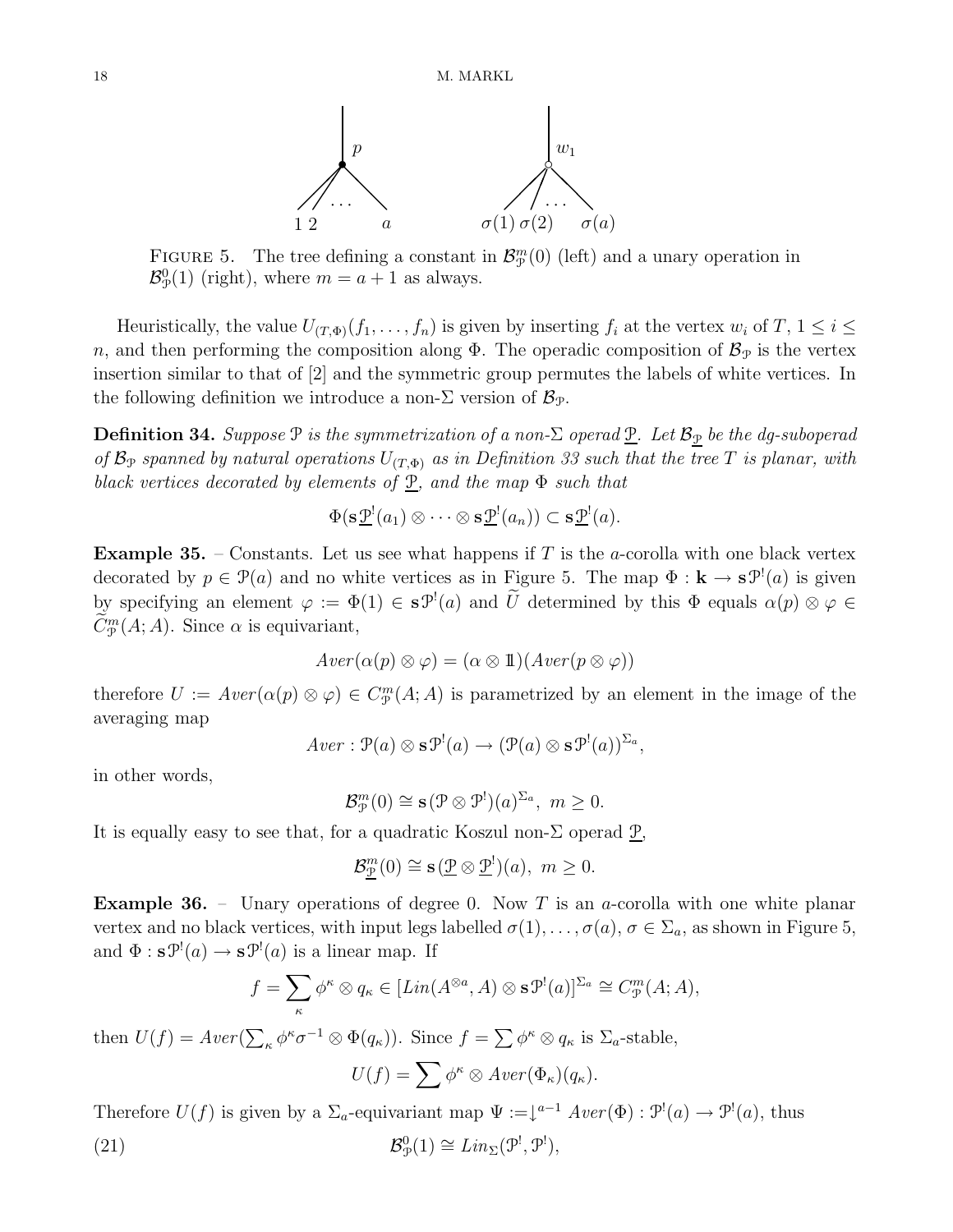

FIGURE 6. The tree defining the cup product.

the space of all collections  $\{\psi_n : \mathcal{P}^!(n) \to \mathcal{P}^!(n)\}_{n\geq 0}$  of equivariant maps. We leave as an exercise to verify that, for a non- $\Sigma$  quadratic Koszul operad  $\underline{\mathcal{P}}$ ,

$$
\mathcal{B}_{\underline{\mathcal{P}}}^{0}(1) \cong Lin(\underline{\mathcal{P}}^!, \underline{\mathcal{P}}^!).
$$

**Example 37.** – Projections. Let  $p_m \in \mathcal{B}_{\mathcal{P}}^0(1)$  be given, in identification (21), by  $\Psi \in Lin_{\Sigma}(\mathcal{P}^1, \mathcal{P}^1)$ defined as

$$
\Psi|_{\mathcal{P}^!(a)} = \begin{cases} \mathbb{1}_{\mathcal{P}^!(a)}, & \text{for } a = m+1 \text{ and} \\ 0, & \text{otherwise.} \end{cases}
$$

Clearly,  $p_m$  is the projection  $C^*_{\mathcal{P}}(A; A) \longrightarrow C^m_{\mathcal{P}}(A; A)$ . The system of all these projections makes  $B_{\mathcal{P}}$  an  $\mathbb{Z}^{\geq 0}$ -colored operad, where  $\mathbb{Z}^{\geq 0}$  is the set of non-negative integers. Since these projections do not commute with  $d_{\mathcal{P}}$  (that is  $\delta_{\mathcal{P}}(p_m) \neq 0$  for a generic  $\mathcal{P}$ ),  $(\mathcal{B}_{\mathcal{P}}, \delta_{\mathcal{P}})$  is not a  $dg \mathbb{Z}^{\geq 0}$ -colored operad.

**Example 38.** – Cup products. In this example we explain how an element

$$
t = p \otimes \mathbf{s} q \in \mathcal{P}(n) \otimes \mathbf{s} \mathcal{P}^!(n) \cong \mathbf{s} \left(\mathcal{P} \otimes \mathcal{P}^!(n)\right)
$$

determines a natural operation in  $\mathcal{B}_{\mathcal{P}}^{n-1}(n)$ . Let T be as in Figure 6, with the black vertex decorated by  $p \in \mathcal{P}(n)$ , and let the linear map  $\Phi : \mathbf{s} \mathcal{P}^!(a_1) \otimes \cdots \otimes \mathbf{s} \mathcal{P}^!(a_n) \to \mathbf{s} \mathcal{P}^!(a)$  be given by the operadic composition in  $s\mathcal{P}$ :

$$
\Phi(\mathbf{s} q_1,\ldots,\mathbf{s} q_n):=\mathbf{s} q(\mathbf{s} q_1,\ldots,\mathbf{s} q_n),\ q_i\in\mathcal{P}^!(a_i),\ 1\leq i\leq n.
$$

It is more or less clear that the natural operation  $U_{(T,\Phi)}$  determined by the above data agrees with the cup product  $cup(t)$  of Theorem 23. We recommend as another exercise to verify that also the intrinsic bracket described in (9) is given by natural operations in the sense of this section.

**Example 39.** Let us describe all natural operations  $C_{\mathcal{P}}^1(A;A) \otimes C_{\mathcal{P}}^1(A;A) \to C_{\mathcal{P}}^2(A;A)$  for some particular choices of P.

(i) Hochschild cohomology. For  $\mathcal{P} = \mathcal{A}$ ss,  $C_{\mathcal{P}}^1(A;A) = Lin(A^{\otimes 2},A), C_{\mathcal{P}}^2(A;A) = Lin(A^{\otimes 3},A),$ and the only natural operations  $C^1_{\mathcal{P}}(A;A) \otimes C^1_{\mathcal{P}}(A;A) \to C^2_{\mathcal{P}}(A;A)$  are linear combinations of

$$
f,g\rightarrow (f\circ_1 g)\sigma, \ f,g\rightarrow (f\circ_2 g)\sigma, \ f,g\rightarrow (g\circ_1 f)\sigma, \ f,g\rightarrow (g\circ_2 f)\sigma, \ \sigma\in \Sigma_3,
$$

where  $\circ_1$ ,  $\circ_2$  are Gerstenhaber-type products [9] given by

(22) 
$$
(u \circ_1 v)(a, b, c) := u(v(a, b), c)), (u \circ_2 v)(a, b, c) := u(a, v(b, c)),
$$

for  $u, v \in C^2_{\mathcal{P}}(A; A), a, b, c \in A$ , and  $\sigma \in \Sigma_3$  permutes the factors of  $A^{\otimes 3}$  in the usual way. Operations belonging to  $\mathcal{B}^0_{\mathcal{A}ss}(2)$  are linear combinations of the operations (22) with  $\sigma = \mathbb{1}_3$ , the unit of  $\Sigma_3$ .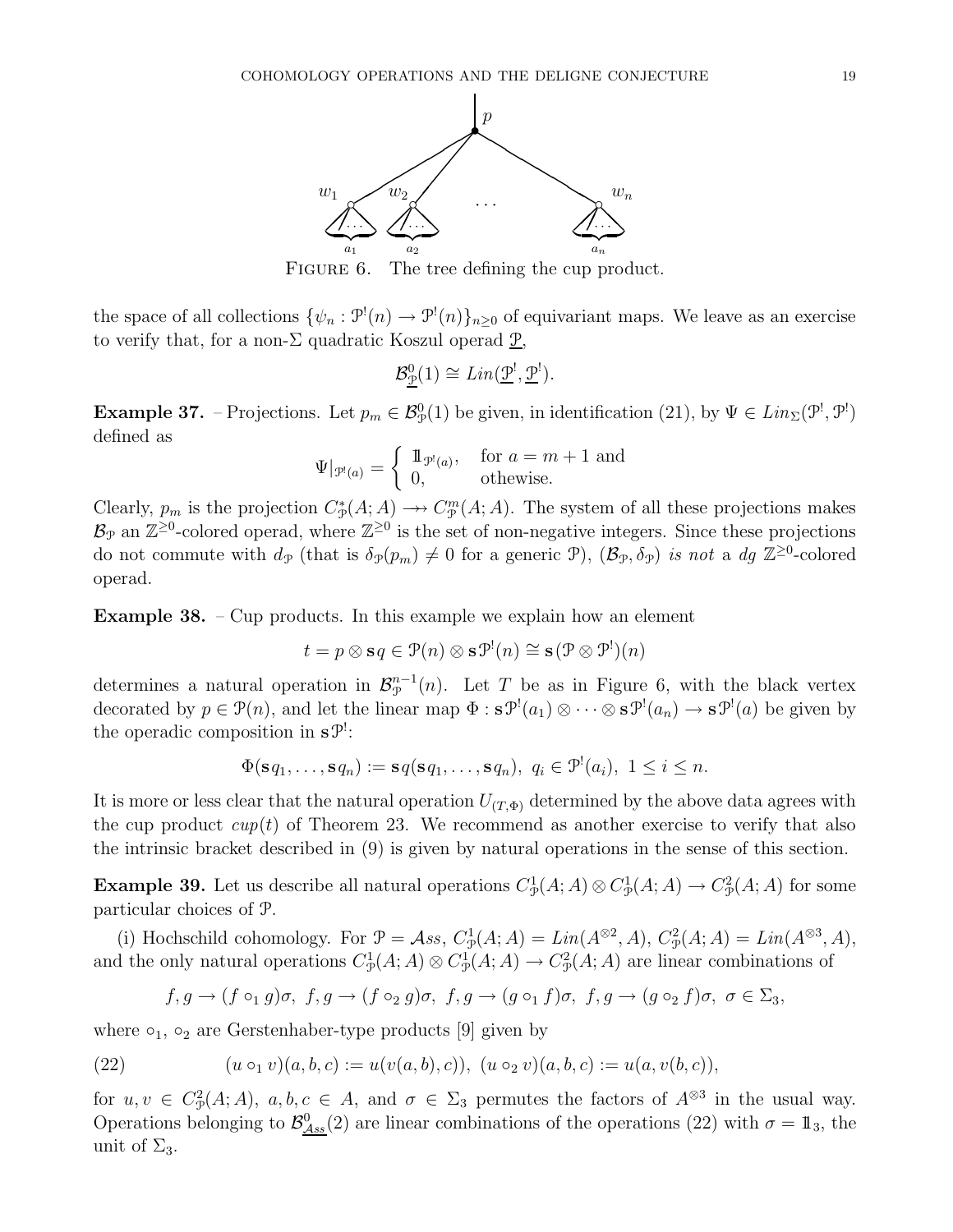(ii) Chevalley-Eilenberg cohomology. If  $\mathcal{P} = \mathcal{L}ie$ , then  $C_{\mathcal{P}}^1(A;A) = Lin(\wedge^2, A), C_{\mathcal{P}}^2(A;A) =$ Lin( $\wedge^3 A$ , A), where  $\wedge^n A$  denotes the *n*-th exterior power. The only natural operations  $C^1_{\mathcal{P}}(A; A)$  $C^1_{\mathcal{P}}(A;A) \to C^2_{\mathcal{P}}(A;A)$  are linear combinations of

$$
f, g \to f \circ g
$$
 and  $f, g \to g \circ f$ ,

where

$$
(u \circ v)(a, b, c) := u(v(a, b), c) + u(v(b, c), a) + u(v(c, a), b)
$$

for  $u, v \in C^2_{\mathcal{P}}(A; A)$  and  $a, b, c \in A$ .

(iii) Harrison cohomology. If  $P = Com$ , then

$$
C_{\mathcal{P}}^1(A; A) = \{ u \in Lin(A^{\otimes 2}, A); \ u(a, b) - u(b, a) = 0 \}
$$

and  $C^2_{\mathcal{P}}(A; A)$  consists of all  $w \in Lin(A^{\otimes 3}, A)$  such that

$$
w(a,b,c)-w(b,a,c)+w(b,c,a)=w(a,b,c)-w(a,c,b)+w(c,a,b)=0,\\
$$

for  $a, b, c \in A$ . Natural operations  $C_{\mathcal{P}}^1(A; A) \otimes C_{\mathcal{P}}^1(A; A) \to C_{\mathcal{P}}^2(A; A)$  are linear combinations of

 $f, g \rightarrow f \circ g$  and  $f, g \rightarrow g \circ f$ ,

where

$$
u \circ v := u(v(a,b)c) - u(v(b,c),a),
$$

for  $u, v \in C^2_{\mathcal{P}}(A; A)$  and  $a, b, c \in A$ .

#### Appendix: Notations, conventions and background material

A.1. In this note, an *operad* means an operad in the category of differential graded (dg) vector spaces, that is, a sequence  $\mathcal{P} = {\mathcal{P}(n)}_{n\geq 0}$  of right  $\Sigma_n$ -modules with structure operations

$$
\gamma: \mathcal{P}(n) \otimes \mathcal{P}(k_1) \otimes \cdots \otimes \mathcal{P}(k_n) \to \mathcal{P}(k_1 + \cdots + k_n),
$$

for  $n \ge 1$  and  $k_1, \ldots, k_n \ge 0$ , and a unit map  $\eta : \mathbf{k} \to \mathcal{P}(1)$  that satisfy the usual axioms [27, 21]. Instead of  $\gamma(p \otimes p_1 \otimes \ldots \otimes p_n)$  we will often write  $\gamma(p, p_1, \ldots, p_n)$  or  $p(p_1, \ldots, p_n)$ . Recall [24] that operads can be equivalently defined using the  $\circ_i$ -operations

 $\circ_i : \mathcal{P}(m) \otimes \mathcal{P}(n) \rightarrow \mathcal{P}(m+n-1)$ 

defined, for  $m, n \geq 0, 1 \leq i \leq m$ , by

$$
p \circ_i q := \gamma(p \otimes e^{\otimes (i-1)} \otimes q \otimes e^{\otimes m-i}),
$$

where  $e := \eta(1)$ .

If we remove from the above definition all references to the symmetric group actions, we get a definition of a non-Σ operad. Each non-Σ operad  $\underline{P}$  generates a unique (usual) operad  $\overline{P}$  such that  $\mathcal{P}(n) \cong \underline{\mathcal{P}}(n) \otimes \mathbf{k}[\Sigma_n], n \geq 0.$ 

**A.2.** For each set of operations E, there exists the free operad  $\Gamma(E)$  generated by E [26, Proposition II.1.92. Let  $\mu$  denote a bilinear operation placed in degree 0. The operad Ass for associative algebras is the quotient

$$
\mathcal{A}ss := \Gamma(\mu)/(\mu \circ_1 \mu - \mu \circ_2 \mu),
$$

where  $(\mu \circ_1 \mu - \mu \circ_2 \mu)$  denotes the operadic ideal generated by the associativity axiom for  $\mu$ .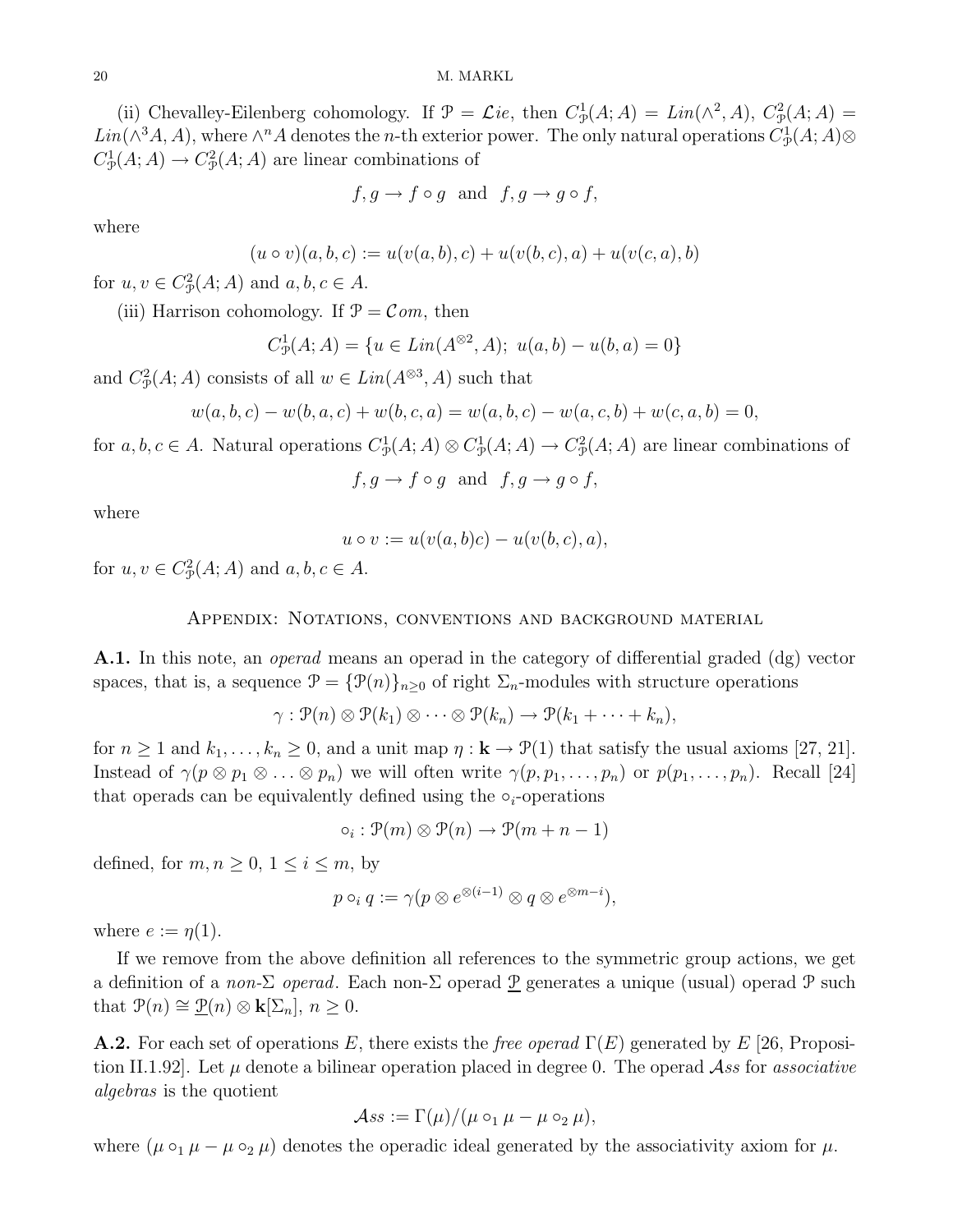If  $\lambda$  is a skew-symmetric bilinear operation, then the operad for Lie algebras is the quotient

$$
\mathcal{L}ie := \Gamma(\lambda)/(Jacobi(\lambda)),
$$

where

$$
Jacobi(\lambda) := \sum_{\sigma \in C_3} (\lambda \circ_1 \lambda) \sigma
$$

with the summation taken over the order 3 cyclic subgroup  $C_3$  of  $\Sigma_3$ , denotes the Jacobi identity for  $\lambda$ .

Finally, for an arbitrary differential graded vector space V, there is the *endomorphism operad*  $\mathcal{E} nd_V = \{Lin(V^{\otimes n}, V)\}_{n \geq 0}$ , with structure operations given as the usual composition of multilinear maps. A P-algebra is then a homomorphism  $\alpha : \mathcal{P} \to \mathcal{E} nd_V$ . We sometimes call  $\alpha$  also an action of  $P$  on  $V$ .

**A.3.** The suspension  $\mathbf{s}A = {\mathbf{s}A(n)}_{n\geq 0}$  of a  $\Sigma$ -module  $A = {A(n)}_{n\geq 0}$  is defined by

$$
\mathbf{s}A(n) := \uparrow^{n-1} A(n) \otimes sgn_n,
$$

where  $sgn_n$  denotes the signum representation of  $\Sigma_n$ , see [26, Definition II.3.15]. If  $\mathcal P$  is an operad, then the collection  $\mathbf{s} \mathcal{P}$  carries a canonical induced operad structure and the operad  $\mathbf{s} \mathcal{P}$  is called the *operadic suspension* of  $\mathcal{P}$ . For any two operads  $\mathcal{P}$  and  $\mathcal{Q}$ ,

$$
\mathbf{s}(\mathcal{P}\otimes\mathbf{Q})\cong\mathbf{s}\mathcal{P}\otimes\mathbf{Q}\cong\mathcal{P}\otimes\mathbf{s}\mathbf{Q}.
$$

**A.4.** An  $(m, n)$ -algebra is [8, Example 9.4] a graded vector space A together with two bilinear maps,  $-\cup - : A \otimes A \to A$  of degree m, and  $[-, -] : A \otimes A \to A$  of degree n (m and n are natural numbers), such that, for any homogeneous  $a, b, c \in A$ ,

- (i)  $a \cup b = (-1)^{|a| \cdot |b| + m} \cdot b \cup a$ , (ii)  $[a, b] = -(-1)^{|a| \cdot |b| + n} \cdot [b, a],$
- (iii)  $-\bigcup$  is associative in the sense that

$$
a \cup (b \cup c) = (-1)^{m \cdot (|a|+1)} \cdot (a \cup b) \cup c,
$$

(iv)  $[-,-]$  satisfies the following form of the Jacobi identity:

$$
(-1)^{|a|\cdot(|c|+n)} \cdot [a,[b,c]] + (-1)^{|b|\cdot(|a|+n)} \cdot [b,[c,a]] + (-1)^{|c|\cdot(|b|+n)} \cdot [c,[a,b]] = 0,
$$

(v) the operations  $-\cup$  – and  $[-,-]$  are compatible in the sense that

$$
(-1)^{m \cdot |a|} [a, b \cup c] = [a, b] \cup c + (-1)^{(|b| \cdot |c| + m)} [a, c] \cup b.
$$

 $(0, 1)$ -algebras were considered in [12] under the name 2-algebras or braid algebras. The corresponding operad Braid is isomorphic to the homology of the little discs operad  $\mathcal{D}_2$ , Braid ≅  $H_*(\mathcal{D}_2)$ . Following [11, Section 10], we call (1,0)-algebras Gerstenhaber algebras, though the terminology is not unique, compare for instance [10, Subsection 10.2] where a Gerstenhaber algebra means a  $(0, -1)$ -algebra.

**A.5.** Let M be a right module over a finite group G. We denote, as usual

$$
M^G := \{ m \in M; \ mg = g \text{ for all } g \in G \} \text{ and } M_G := \frac{M}{(m - mg; \ m \in M, \ g \in G)}.
$$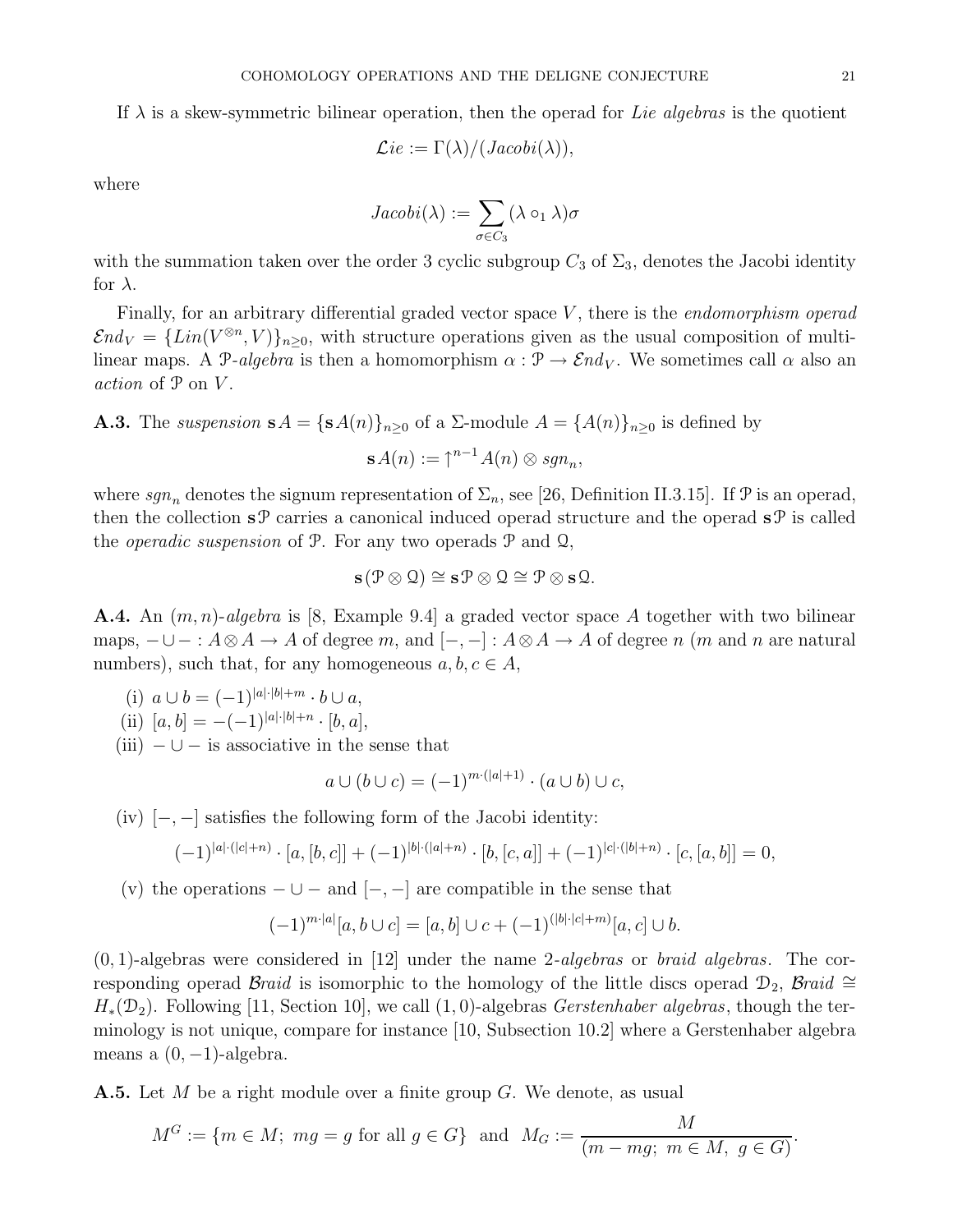Let  $Aver : M \to M^G$  be the "averaging" map given by

$$
Aver(m) := \frac{1}{|G|} \sum_{g \in G} mg.
$$

It is a standard fact that the composition  $\pi \iota$  of the projection  $\pi : M \longrightarrow M_G$  with the inclusion  $\iota : M^G \hookrightarrow M$  is the identity and that Aver is a right inverse to  $\iota$ .

A.6. Let us recall the operadic cochain complex and introduce some useful notations. As a graded vector space, the operadic cochain complex is defined by [26, Definition II.3.99]:

(23) 
$$
C_{\mathcal{P}}^{n-1}(A;A) = \left[ Lin((\downarrow A)^{\otimes n}, \downarrow A) \otimes \mathcal{P}^!(n)\right]^{ \Sigma_n} n \ge 1,
$$

where  $\downarrow$  A denotes the desuspension of the graded vector space A. It will be convenient to denote

$$
\widetilde{C}_{\mathcal{P}}^{n-1}(A;A) := Lin((\downarrow A)^{\otimes n}, \downarrow A) \otimes \mathcal{P}^!(n),
$$

so that  $C_{\mathcal{P}}^{n-1}(A; A) \cong \widetilde{C}_{\mathcal{P}}^{n-1}(A; A)^{\Sigma_n}$ . The averaging over the  $\Sigma_n$ -action defines an epimorphism  $Aver : \widetilde{C}_{\mathcal{P}}^{n-1}(A; A) \longrightarrow C_{\mathcal{P}}^{n-1}(A; A)$ 

of graded modules which is a left inverse to the inclusion

$$
\iota: C^{n-1}_{\mathcal{P}}(A;A) \hookrightarrow \widetilde{C}^{n-1}_{\mathcal{P}}(A;A).
$$

We will often use the following canonical isomorphisms of graded  $\Sigma_n$ -modules:

$$
\widetilde{C}_{\mathcal{P}}^{n-1}(A;A) = Lin((\downarrow A)^{\otimes n}, \downarrow A) \otimes \mathcal{P}^!(n) \cong \uparrow^{\otimes n-1}(Lin(A^{\otimes n}, A) \otimes \mathcal{P}^!(n) \otimes sgn_n)
$$
  
\n
$$
\cong \mathbf{s}(Lin(A^{\otimes n}, A) \otimes \mathcal{P}^!(n)) \cong \mathbf{s}\mathcal{E}nd_A(n) \otimes \mathcal{P}^!(n)
$$
  
\n
$$
\cong \mathcal{E}nd_A(n) \otimes \mathbf{s}\mathcal{P}^!(n) \cong \mathcal{E}nd_{\downarrow A}(n) \otimes \mathcal{P}^!(n).
$$

#### **REFERENCES**

- [1] C. Berger. Combinatorial models for real configuration spaces and  $E_n$ -operads. In J.L. Loday, J.D Stasheff, and A.A. Voronov, editors, Operads: Proceedings of Renaissance Conferences, volume 202 of Contemporary Math., pages 37–52. Amer. Math. Soc., 1997.
- [2] F. Chapoton and M. Livernet. Pre-Lie algebras and the rooted trees operad. Internat. Math. Res. Notices, 8:395–408, 2001.
- [3] I. Ciocan-Fontanine and M. Kapranov. Derived Hilbert schemes. J. Amer. Math. Soc., 15(4):787–815, June 2002.
- [4] I. Ciocan-Fontanine and M.M. Kapranov. Derived Quot schemes. Ann. Sci. Ecole Norm. Sup., 34(3):403–440, May-June 2001.
- [5] P. Deligne. A letter to Stasheff, Gerstenhaber, May, Schechtman and Drinfeld. Unpublished, 1993.
- [6] A. Dzhumadil'daev and C. Löfwall. Trees, free right-symmetric algebras, free Novikov algebras and identities. Homotopy, Homology and Applications, 4(2):165–190, 2002.
- [7] Z. Fiedorowicz. The symmetric bar construction. Preprint, available from the author's home page.
- [8] T.F. Fox and M. Markl. Distributive laws, bialgebras, and cohomology. In J.L. Loday, J.D. Stasheff, and A.A. Voronov, editors, Operads: Proceedings of Renaissance Conferences, volume 202 of Contemporary Math., pages 167–205. Amer. Math. Soc., 1997.
- [9] M. Gerstenhaber. The cohomology structure of an associative ring. Ann. of Math., 78(2):267–288, 1963.
- [10] M. Gerstenhaber and S.D. Schack. Algebraic cohomology and deformation theory. In Deformation Theory of Algebras and Structures and Applications, pages 11–264. Kluwer, Dordrecht, 1988.
- [11] M. Gerstenhaber and A.A. Voronov. Higher operations on the Hochschild complex. Functional Anal. Appl., 29(1):1–6, 1995. In Russian.
- [12] E. Getzler and J.D.S. Jones. Operads, homotopy algebra, and iterated integrals for double loop spaces. Preprint hep-th/9403055, March 1994.
- [13] V. Ginzburg and M.M. Kapranov. Koszul duality for operads. Duke Math. J., 76(1):203–272, 1994.
- [14] V. Hinich. Tamarkin's proof of Kontsevich formality theorem. Forum Mathematicum, 15:591–614, 2003.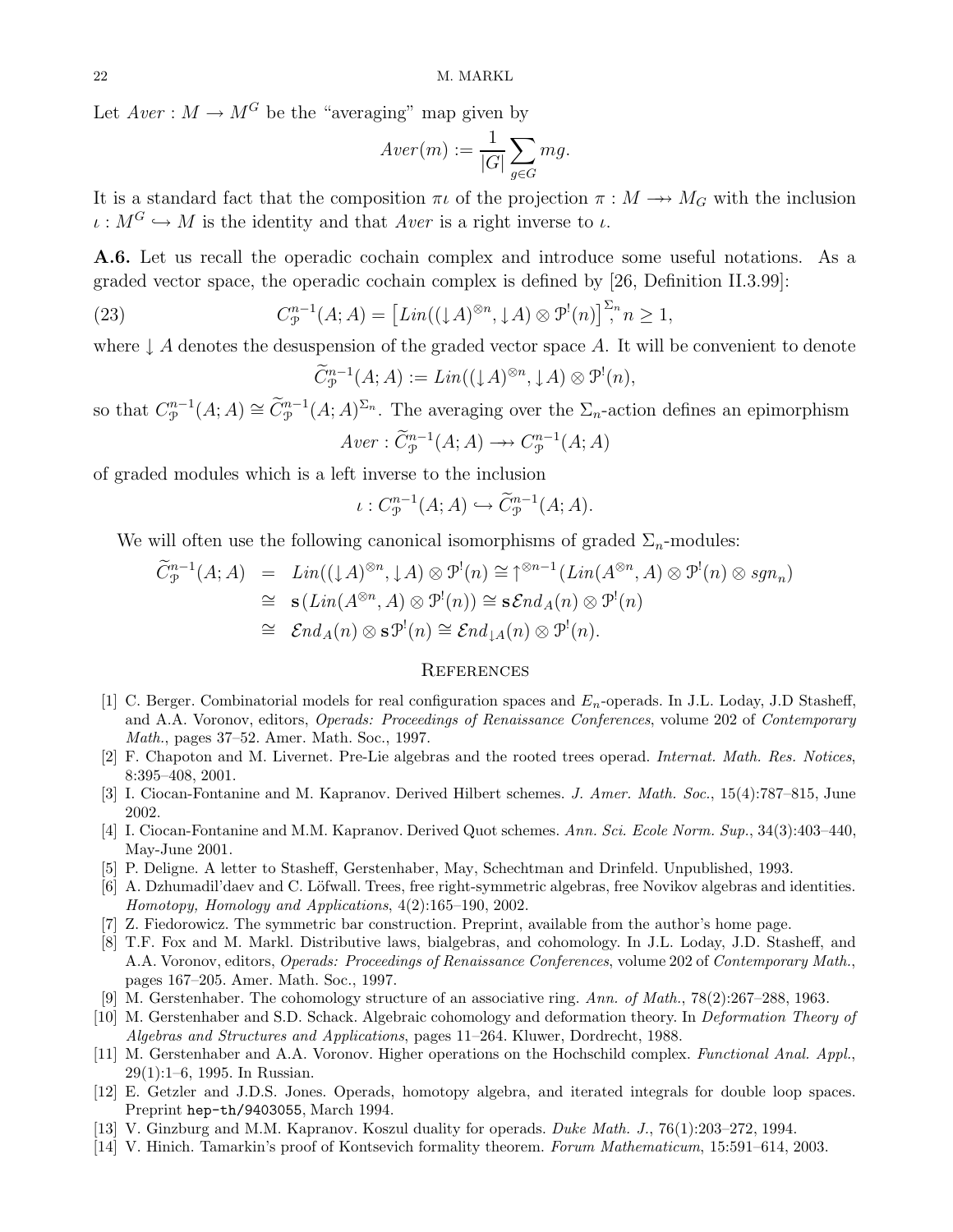- [15] P. Hu. Higher string topology on general spaces. Preprint math.AT/0401081, January 2004.
- [16] P. Hu, I. Kříž, and A.A. Voronov. On Kontsevich's Hochschild cohomology conjecture. Preprint math.AT/0309369, September 2003.
- [17] R.M. Kaufmann. On spineless cacti, Deligne's conjecture and Connes–Kreimer's Hopf algebra. Preprint math.QA/0308005, August 2003.
- [18] A.A. Klyatchko. Lie elements in the tensor algebra. Siberian Math. J., 15:914–920, 1974.
- [19] J. Kock and B. Toën. Simplicial localization of monoidal structures, and a non-linear version of Deligne's conjecture. Preprint math.AT/0304442, April 2003.
- [20] M. Kontsevich and Y. Soibelman. Deformations of algebras over operads and Deligne's conjecture. Preprint math.QA/0001151, January 2000.
- [21] I. Kříž and J.P. May. Operads, Algebras, Modules and Motives, volume 233 of Astérisque. Société Mathématique de France, 1995.
- [22] T. Lada and M. Markl. Symmetric brace algebras with applications to particles of hight spin. Preprint math.QA/0307054, July 2003.
- [23] M. Markl. Cotangent cohomology of a category and deformations. J. Pure Appl. Algebra, 113:195–218, 1996.
- [24] M. Markl. Models for operads. Comm. Algebra, 24(4):1471–1500, 1996.
- [25] M. Markl. The existence of intrinsic brackets on the cohomology of bialgebras. Preprint math.AT/0411456, November 2004.
- [26] M. Markl, S. Shnider, and J. D. Stasheff. Operads in Algebra, Topology and Physics, volume 96 of Mathematical Surveys and Monographs. American Mathematical Society, Providence, Rhode Island, 2002.
- [27] J.P. May. The Geometry of Iterated Loop Spaces, volume 271 of Lecture Notes in Mathematics. Springer-Verlag, New York, 1972.
- [28] J.E. McClure and J.H. Smith. A solution of Deligne's Hochschild cohomology conjecture. In Proceedings of the JAMI conference on Homotopy Theory, volume 293 of Contemp. Math., pages 153–193, 2002.
- [29] J.E. McClure and J.H. Smith. Multivariable cochain operations and little n-cubes. J. Amer. Math. Soc., 16(3):681–704, January 2003.
- [30] P. Salvatore. Configuration spaces with summable labels. In J. Aguadé, editor, *Cohomological methods in* homotopy theory. Proceedings of the Barcelona conference on algebraic topology (BCAT), Bellaterra, Spain, June  $4-10$ , 1998, volume 196 of Prog. Math., pages 375–395, Basel, 2001. Birkhäuser Publ.
- [31] M. Schlessinger and J.D. Stasheff. The Lie algebra structure of tangent cohomology and deformation theory. J. Pure Appl. Algebra, 38:313–322, 1985.
- [32] D. Tamarkin and B. Tsygan. Cyclic formality and index theorems. Lett. Math. Phys., 56:85–97, 2001.
- [33] D.E. Tamarkin. Another proof of M. Kontsevich formality theorem. Preprint math.QA/9803025, March 1998.
- [34] D.E. Tamarkin. Formality of chain operad of little discs. Lett. Math. Phys., 66(1-2):65–72, 2003.
- [35] P. van der Laan. Operads up to homotopy and deformations of operad maps. Preprint math.QA/0208041, August 2002.
- [36] A.A. Voronov. Homotopy Gerstenhaber algebras. In G. Dito, editor, Conference Moshe Flato 1999: Quantization, deformations, and symmetries, II., volume 22 of Math. Phys. Stud., pages 307–331. Kluwer Academic Publishers, 2000.

E-mail address: markl@math.cas.cz

MATHEMATICAL INSTITUTE OF THE ACADEMY, ZITNÁ 25, 115 67 PRAGUE 1, THE CZECH REPUBLIC